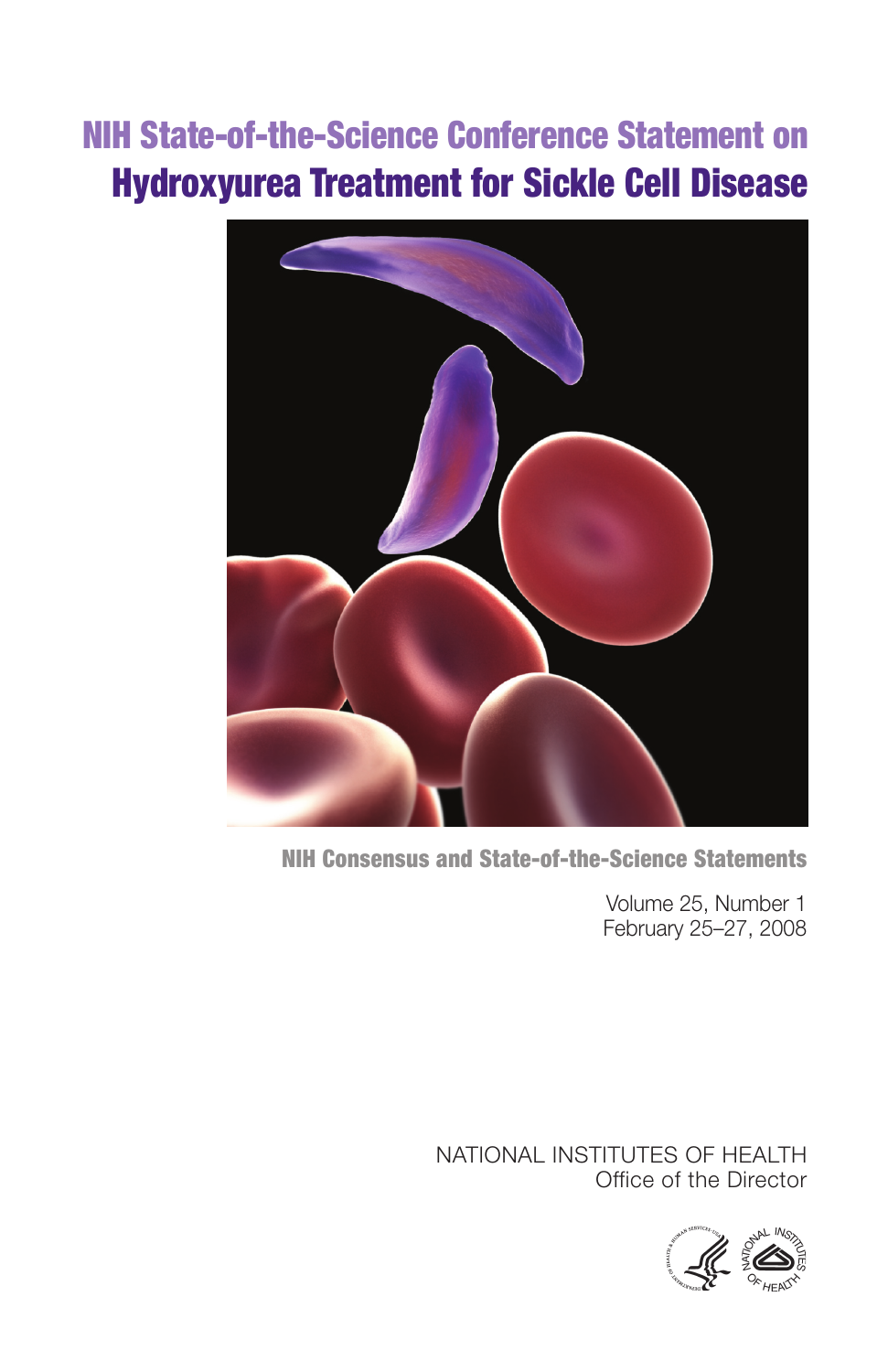# About the NIH Consensus Development Program

National Institutes of Health (NIH) consensus and state-of-the-science statements are prepared by independent panels of health professionals and public representatives on the basis of 1) the results of a systematic literature review prepared under contract with the Agency for Healthcare Research and Quality (AHRQ), 2) presentations by investigators working in areas relevant to the conference questions during a 2-day public session, 3) questions and statements from conference attendees during open discussion periods that are part of the public session, and 4) closed deliberations by the panel during the remainder of the second day and the morning of the third. This statement is an independent report of the panel and is not a policy statement of the NIH or the federal government.

The statement reflects the panel's assessment of medical knowledge available at the time the statement was written. Thus, it provides a "snapshot in time" of the state of knowledge on the conference topic. When reading the statement, keep in mind that new knowledge is inevitably accumulating through medical research, and that the information provided is not a substitute for professional medical care or advice.

# Reference Information

Individuals who wish to cite this statement should use the following format:

 *BH, Robinson L, Scholnik AP, Schori M. National Institutes of Health Brawley OW, Cornelius LJ, Edwards LR, Northington Gamble V, Green BL, Inturrisi C, James AH, Laraque D, Mendez M, Montoya CJ, Pollock Consensus Development Conference Statement: hydroxyurea treatment for sickle cell disease.* Ann Intern Med*. 2008;148:932-8.* 

# Publications Ordering Information

NIH Consensus Statements, State-of-the-Science Statements, and related materials are available by visiting *http://consensus.nih.gov*; by calling toll free *1-888-644-2667*; or by e-mailing *consensus@mail.nih.gov*. Or, written requests can be mailed to the NIH Consensus Development Program Information Center, P.O. Box 2577, Kensington, MD 20891. When ordering copies of this statement, please reference item number 2007-00119-STMT.

 1-800-358-9295. Requestors should ask for AHRQ Publication The Evidence Report prepared for this conference by the Agency for Healthcare Research and Quality is available on the Web via *http://www.ahrq.gov/clinic/tp/hydscdtp.htm*. Printed copies may be ordered from the AHRQ Publications Clearinghouse by calling No. 08-E007.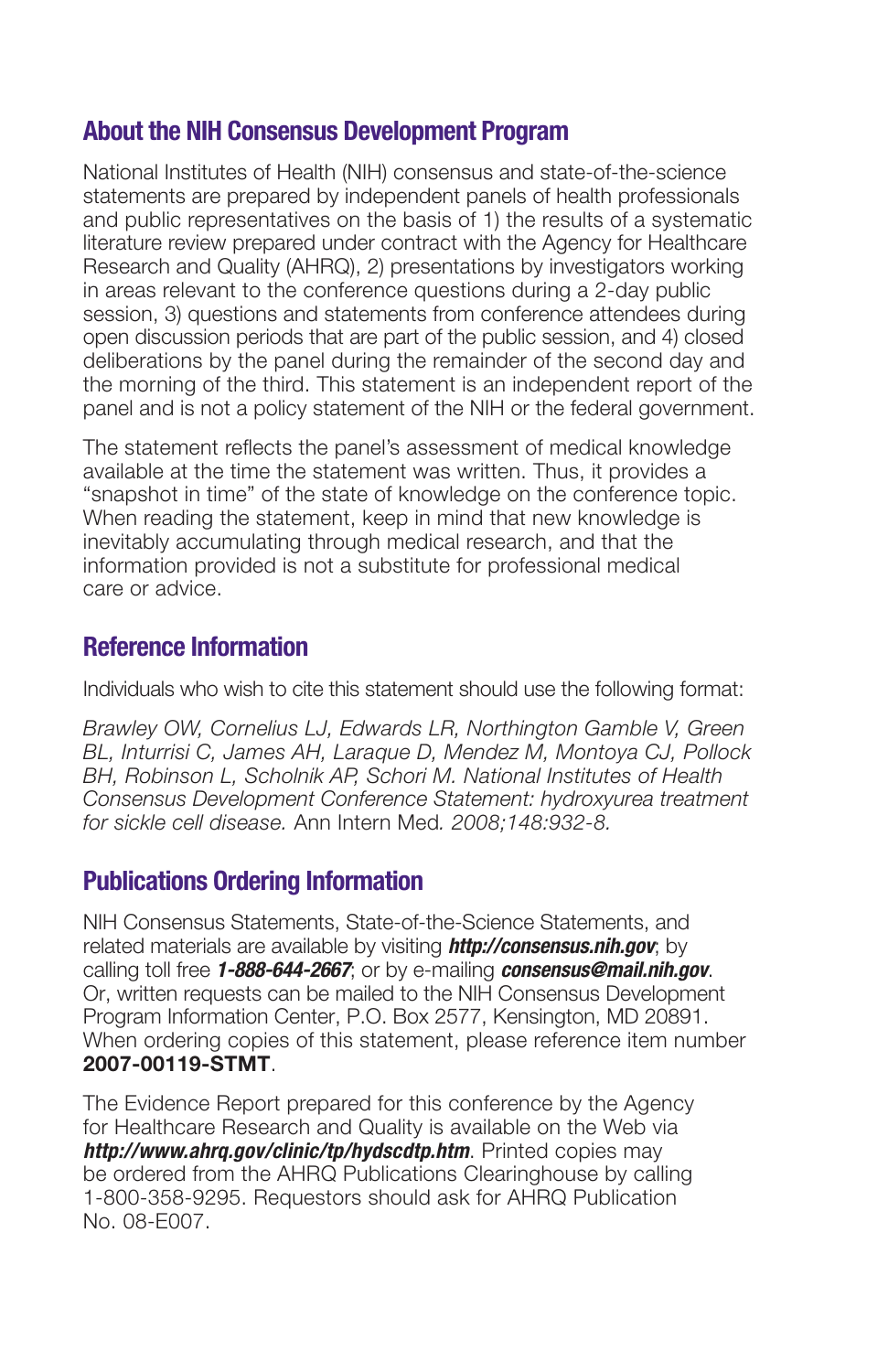NIH State-of-the-Science Conference Statement on Hydroxyurea Treatment for Sickle Cell Disease

NIH Consensus and State-of-the-Science Statements

Volume 25, Number 1 February 25–27, 2008

NATIONAL INSTITUTES OF HEALTH Office of the Director

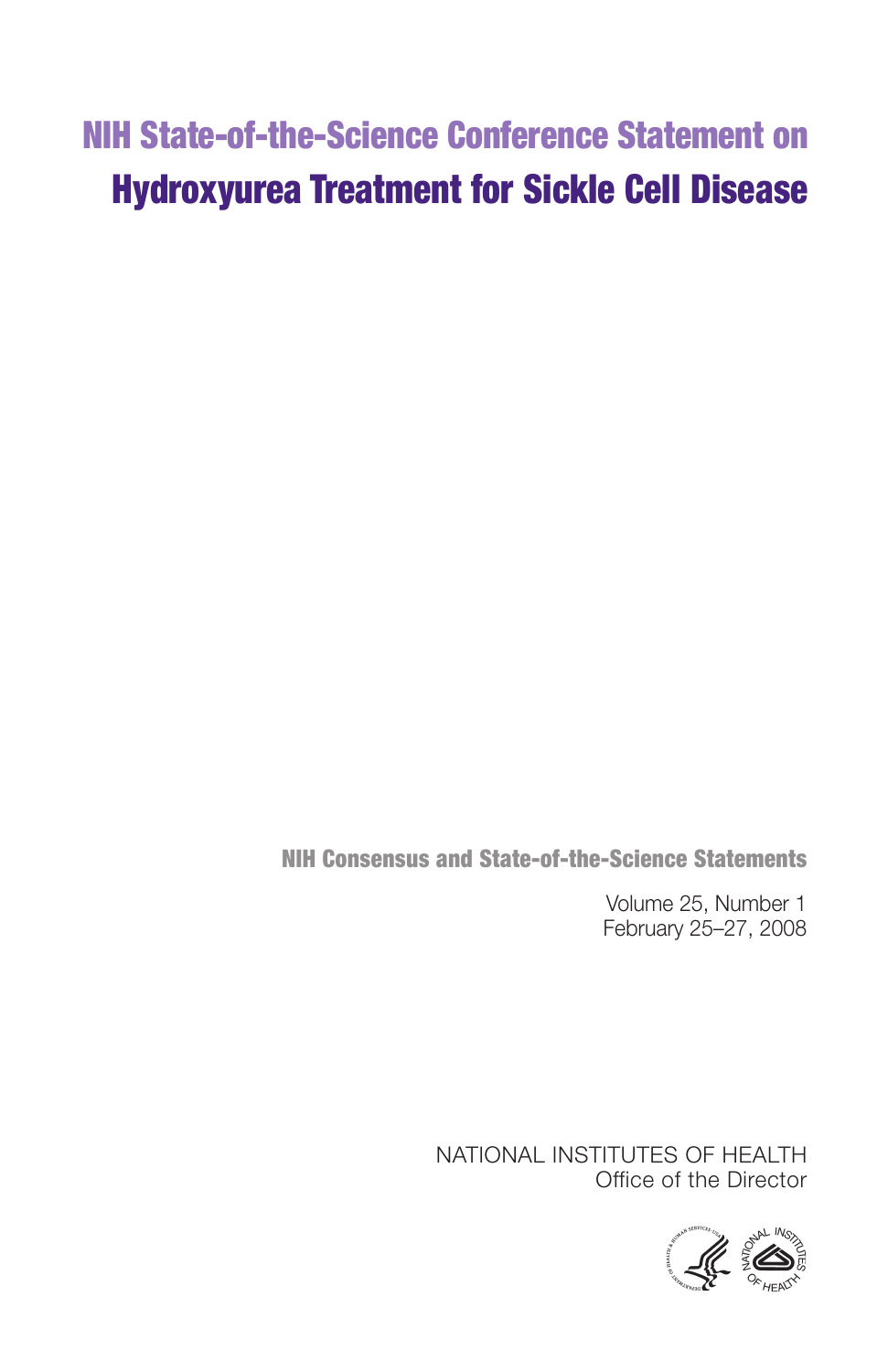# Disclosure Statement

 identified as having no financial or scientific conflict reviewed prior to selection to assure that they are not All of the panelists who participated in this conference and contributed to the writing of this statement were of interest, and all signed forms attesting to this fact. Unlike the expert speakers who present scientific data at the conference, the individuals invited to participate on NIH Consensus and State-of-the-Science panels are proponents of an advocacy position with regard to the topic and are not identified with research that could be used to answer the conference questions.

For more information about conference procedures, please see *http://consensus.nih.gov/aboutcdp.htm*.

# Archived Conference Webcast

 The NIH Consensus Development Conference on Hydroxyurea for Sickle Cell Disease was webcast and available for viewing free of charge at live February 25-27, 2008. The webcast is archived *http://consensus.nih.gov/sicklecell.htm*.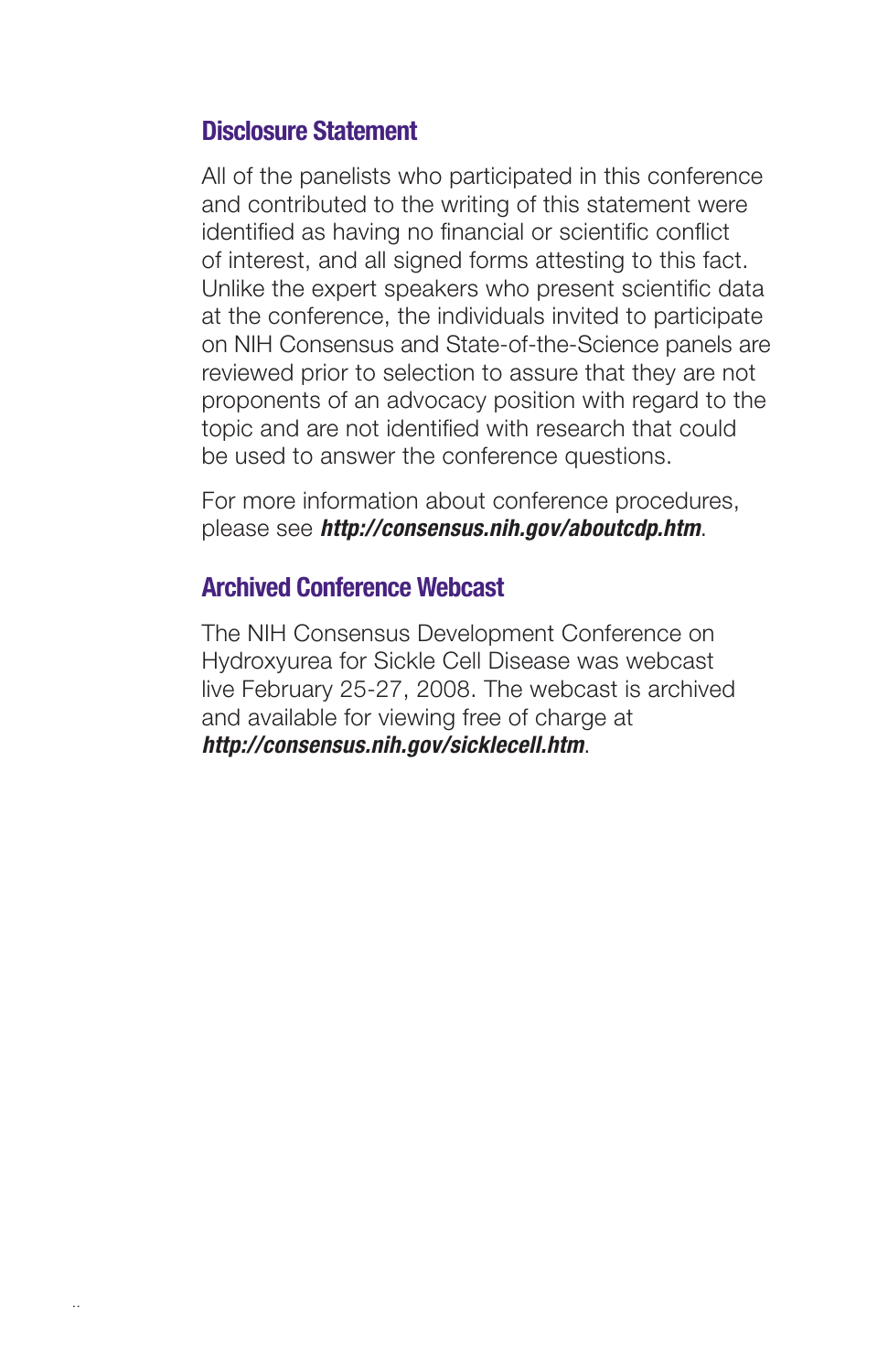# **Abstract**

# **Objective**

 available data on hydroxyurea treatment for sickle cell To provide health care providers, patients, and the general public with a responsible assessment of currently disease.

# **Participants**

 epidemiology, biostatistics, public health, and health A non-DHHS, nonadvocate 14-member panel representing the fields of internal medicine, family practice, hematology, oncology, pediatrics, obstetrics, nursing, pediatric nursing, social work, pharmacology, pharmacokinetics, and pain research, mental health, systems research, in addition to a public representative. In addition, 22 experts from pertinent fields presented data to the panel and conference audience.

# **Evidence**

Presentations by experts and a systematic review of the literature prepared by The Johns Hopkins University Evidence-Based Practice Center, through the Agency for Healthcare Research and Quality. Scientific evidence was given precedence over anecdotal experience.

# Conference Process

The panel drafted its statement based on scientific evidence presented in open forum and on published scientific literature. The draft statement was presented on the final day of the conference and circulated to the audience for comment. The panel released a revised statement later that day at *http://consensus.nih.gov*. This statement is an independent report of the panel and is not a policy statement of the NIH or the Federal Government.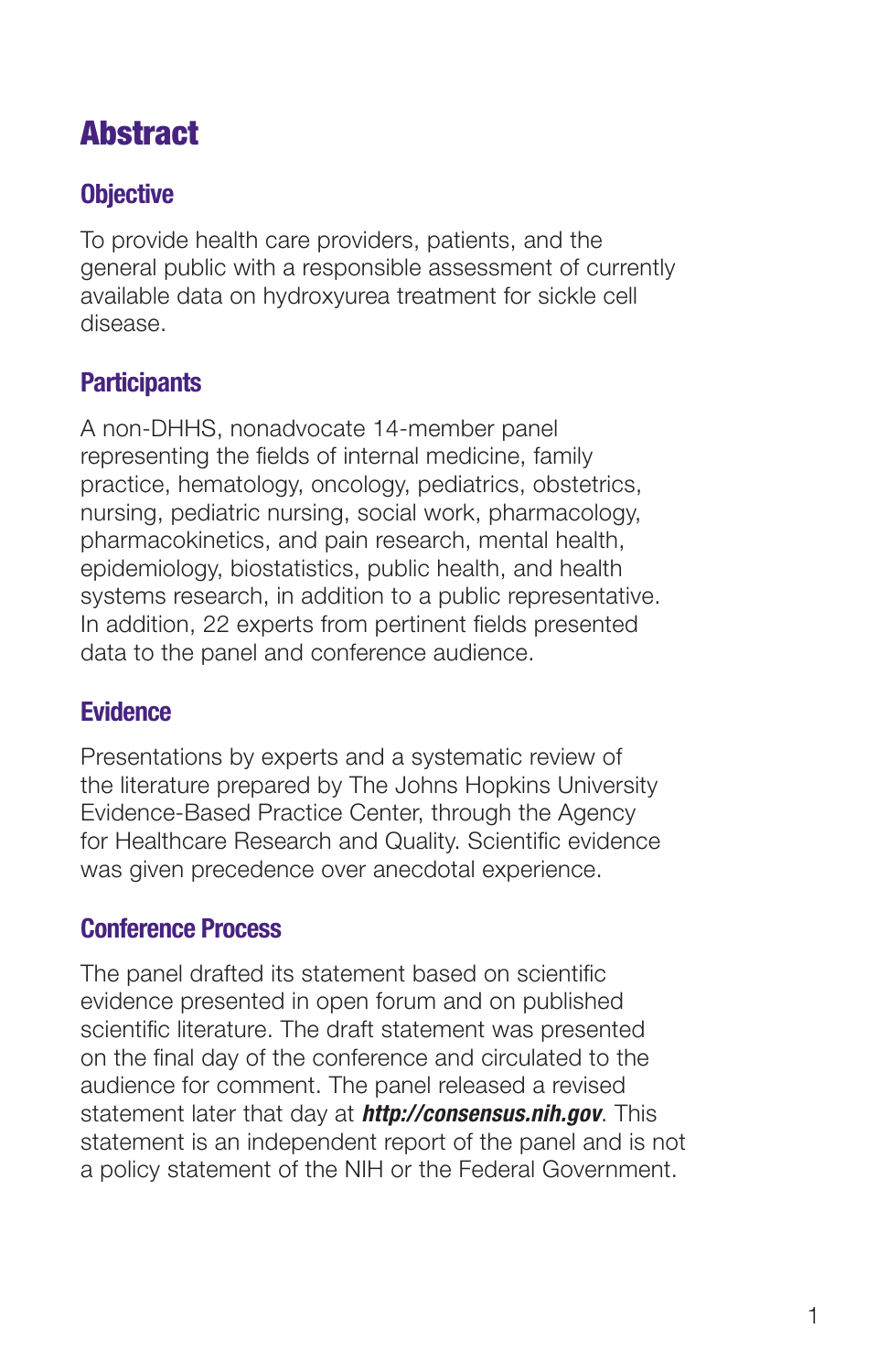# **Conclusions**

 patients with sickle cell disease. These patients lives and usually do not seek medical attention until attention of the health care system. Obtaining optimal Many patients are not in a coordinated program aimed at prevention of long-term complications and acute pain The burden of suffering is tremendous among many experience disease-related pain on many days of their their symptoms are overwhelming. They often attempt to treat themselves and thus do not always come to the care for patients with sickle cell disease is challenging. crises. They rely heavily on emergency and short-term care facilities for pain control.

 professionals specializing in the treatment of this Transitioning from pediatric care to adult care poses Obtaining specialty care can be a substantial challenge because the number of health professionals trained to treat the disease is limited and the number of disease is decreasing. The likelihood that patients with sickle cell disease have a principal physician is low. particular challenges. Many children rely on public insurance for their care. Gaps in coverage occur, leading to gaps in care.

 estimates of the number of people with sickle cell from underserved communities. Most U.S. patients the limited resources and lack of culturally competent No population-based registries exist that provide good disease. Surveys indicate that a large proportion of patients who have sickle cell disease are poor and with sickle cell disease are ethnic minorities. For many, care by experienced clinicians set the stage for suboptimal care.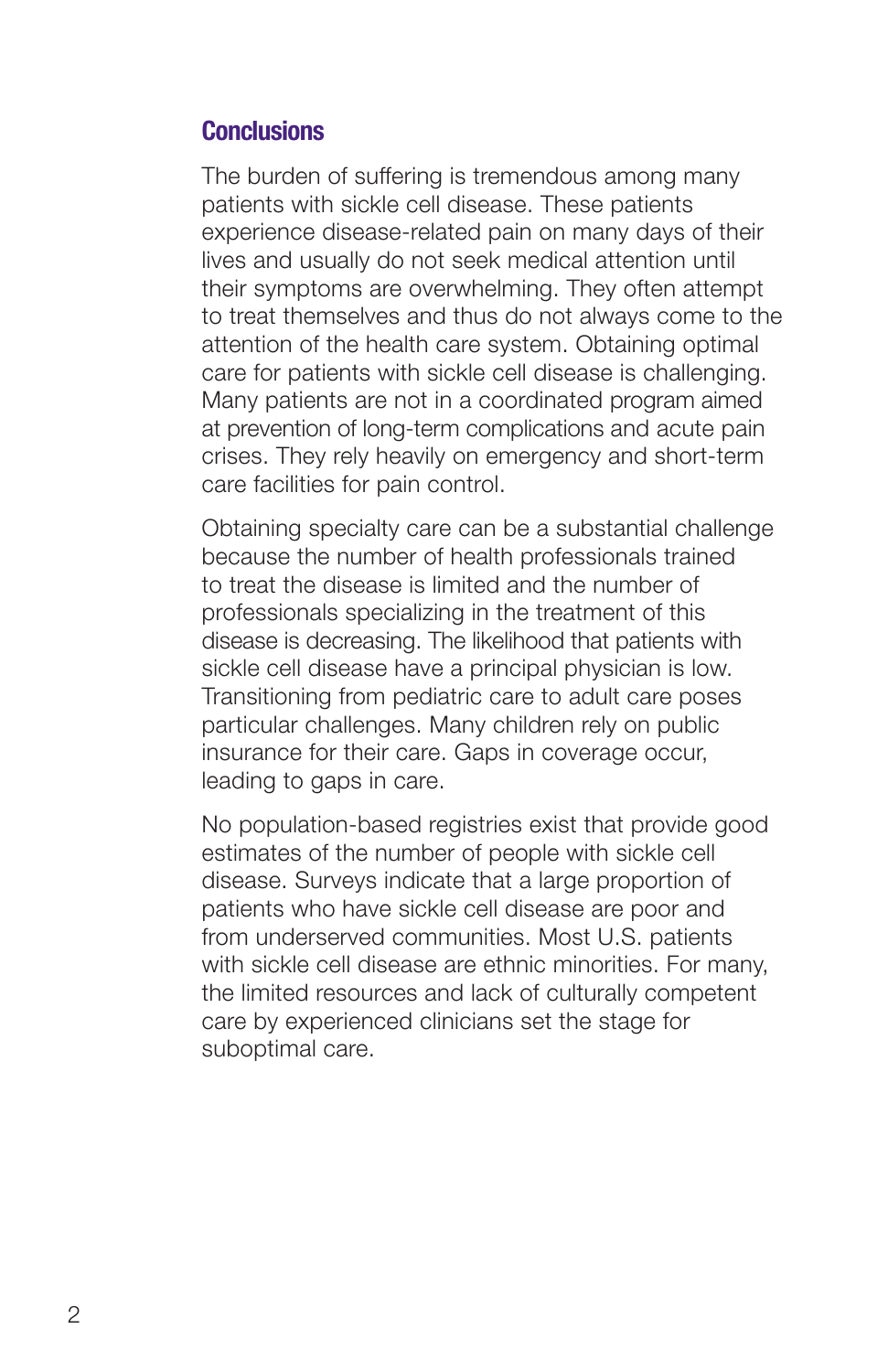Hydroxyurea is an important major advance in the treatment of sickle cell disease. Strong evidence supports the efficacy of hydroxyurea in adults to decrease severe painful episodes, hospitalizations, number of blood transfusions, and the acute chest syndrome. Although the evidence for efficacy of hydroxyurea treatment for children is not as strong, the emerging data are encouraging. The current data on the risks of both short- and longterm harms of hydroxyurea therapy are reassuring, and the risks of hydroxyurea use in adults are acceptable compared with the risks of untreated sickle cell disease.

 people receiving hydroxyurea. Furthermore, although cell disease seem to be extensive, little research exists It is difficult to draw conclusions about the effectiveness of hydroxyurea in everyday practice because we lack precise estimates of the number of people with sickle cell disease in the United States and the number of barriers to the use of hydroxyurea in persons with sickle on the barriers at the patient, parent/family/caregiver, provider, and system levels. More studies are required to address these issues.

 The best way to achieve optimal care for patients with to be treated in clinics specializing in the care of this The National Institutes of Health funds sickle cell research centers, and several states currently support sickle cell sickle cell disease, including preventive care, is for patients disease. All patients with sickle cell disease should have a principal health care provider, and that provider, if not a hematologist, should be in frequent consultation with one. specialty clinics. Increased funding for basic, clinical, and social research on this disease is critically needed. There is an urgent need for centers specializing in the treatment of sickle cell disease to organize and network together to improve patient access to quality care.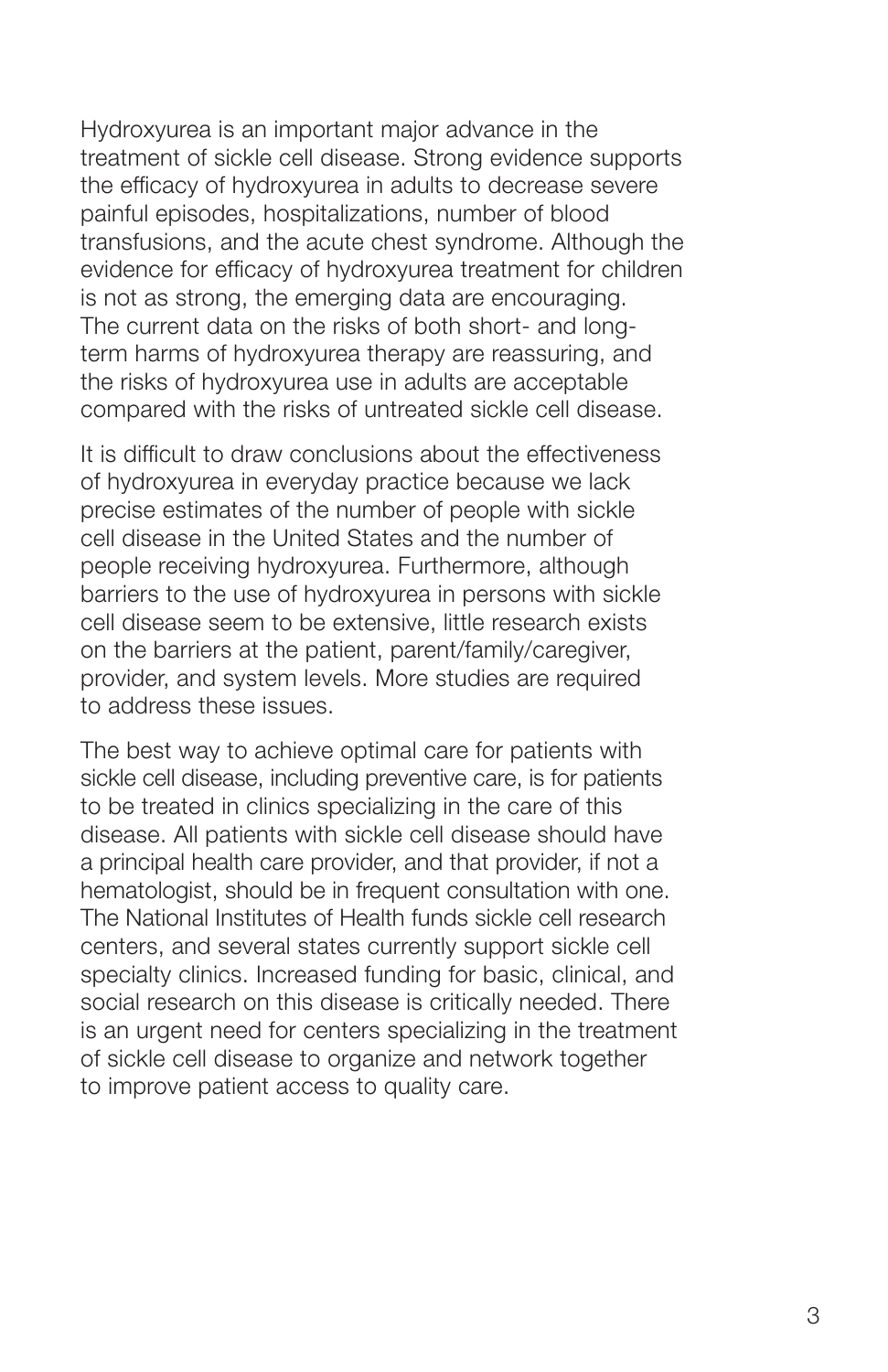# Introduction

 Sickle cell disease is an inherited blood disorder that It is estimated that 2,000 babies are born with sickle cell affects 50,000 to 100,000 people in the United States. disease in the United States each year. Sickle cell disease was the first disease for which a specific molecular defect in a gene was identified, and it is the most common genetic disease identified as part of the Newborn Screening Program in the United States. The condition is chronic and lifelong, and it is associated with a decreased lifespan. Sickle cell disease is most common in people whose families come from Africa, South or Central America, Caribbean islands, Mediterranean countries (such as Turkey, Greece, and Italy), India, and Saudi Arabia.

 or sickle cell anemia) or the gene for sickle hemoglobin from the other parent. In addition, approximately 2 million Americans have the sickle cell trait (in which an infant additional sickle syndromes result from genotypes that Sickle cell disease occurs when an infant inherits the gene for sickle hemoglobin from both parents (Hb SS, from 1 parent and another abnormal hemoglobin gene inherits the gene for sickle hemoglobin from 1 parent and a normal hemoglobin gene from the other parent). Several include, but are not limited to,  $SCD-S\beta^0$ ,  $SCD-SC$ ,  $SCD-$ SD, SCD-S $\beta^+$ , and SCD-SO<sub>arab</sub>.

 Erythrocytes (red blood cells) in people with sickle cell aggregate, or clump together, and stick to blood vessel disease become deoxygenated (depleted of oxygen), dehydrated, and crescent-shaped or "sickled." The cells walls. Aggregation blocks blood flow within limbs and organs. This can cause painful episodes and permanent damage to the eyes, brain, heart, lungs, kidneys, liver, bones, and spleen. Infections and lung disease are the leading causes of death in people with sickle cell disease.

 Patients with sickle cell disease are frequently seen in emergency departments and hospitalized for pain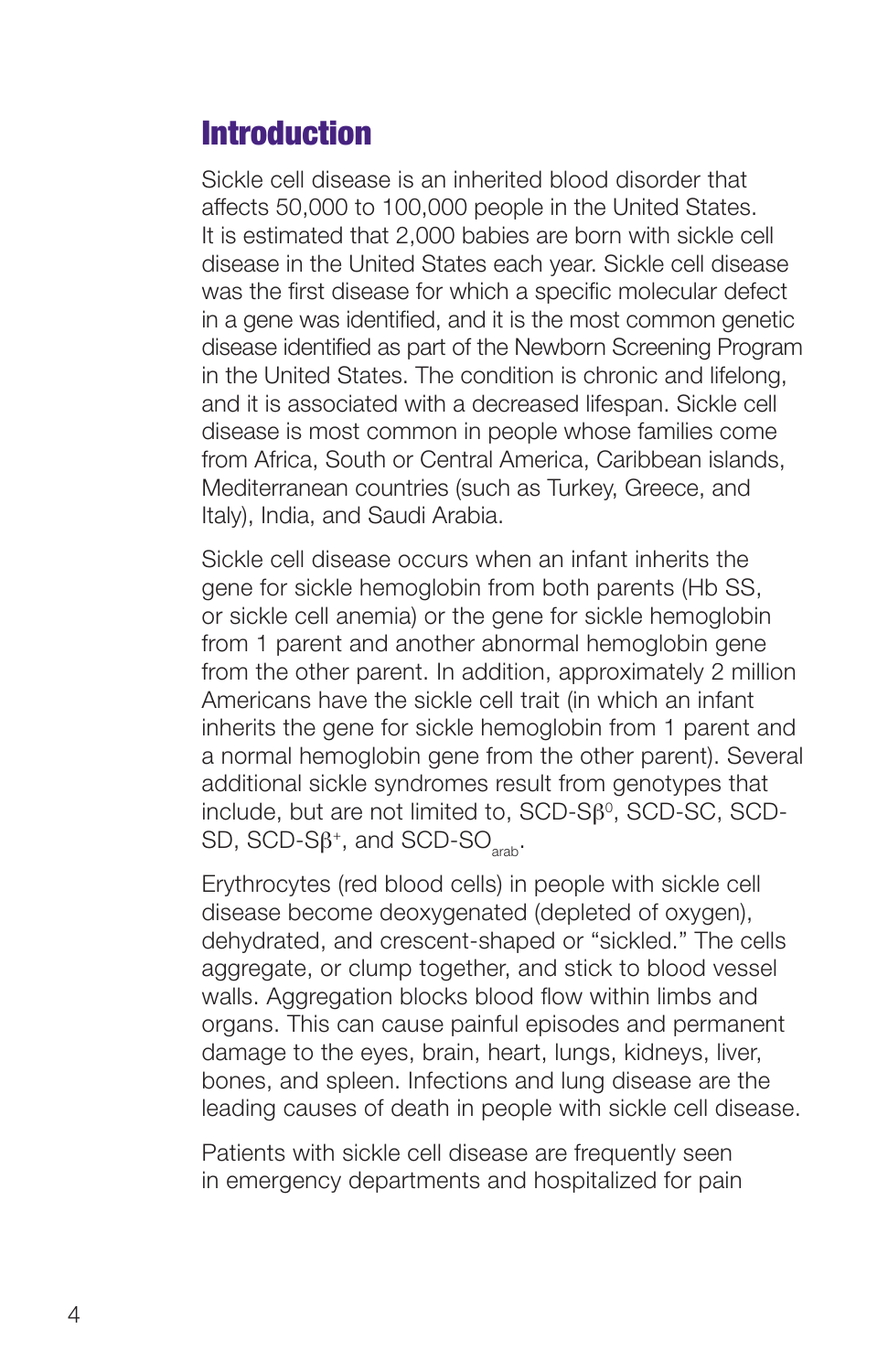crises. Standard treatments for acute pain crises include painkilling medications, hydration, and oxygen.

 Initial studies show that it acts to increase the production Hydroxyurea was initially synthesized in Germany in 1869. Nearly 50 years ago, it was developed as an anticancer drug and has been used to treat myeloproliferative syndromes, some types of leukemia, melanoma, and ovarian cancer. It has also been used to treat psoriasis. Hydroxyurea was first tested in sickle cell disease in 1984. of fetal hemoglobin-containing erythrocytes and dilute the number of sickled cells in circulation.

 assigned nearly 300 adults with sickle cell disease who number and severity of pain episodes in patients with sickle cell disease compared with placebo. Follow-up with In the mid-1990s, investigators of a major study randomly had more than 3 severe painful crises or episodes per year to hydroxyurea or placebo. (In the past, the term pain crises has been used; currently, the term severe pain episodes is preferred.) This study was stopped early because it clearly showed that hydroxyurea reduced the the trial participants, including patients who were originally given placebo and were later prescribed hydroxyurea after the drug was determined to be beneficial, has shown that hydroxyurea reduces the damaging effects of sickle cell disease and improves some aspects of quality of life. The drug also may extend survival. In 1998, the U.S. Food and Drug Administration approved hydroxyurea for prevention of pain crises in adults with sickle cell anemia. Although the efficacy of hydroxyurea has been established in adults, the evidence of its efficacy in children is not as strong; however, the emerging data are supportive.

 Although hydroxyurea is beneficial to some patients with sickle cell disease, several issues about use of the drug are unresolved. These include patient and health practitioner concerns about the overall safety and effectiveness of hydroxyurea, as well as a lack of providers expert in the treatment of patients with sickle cell disease.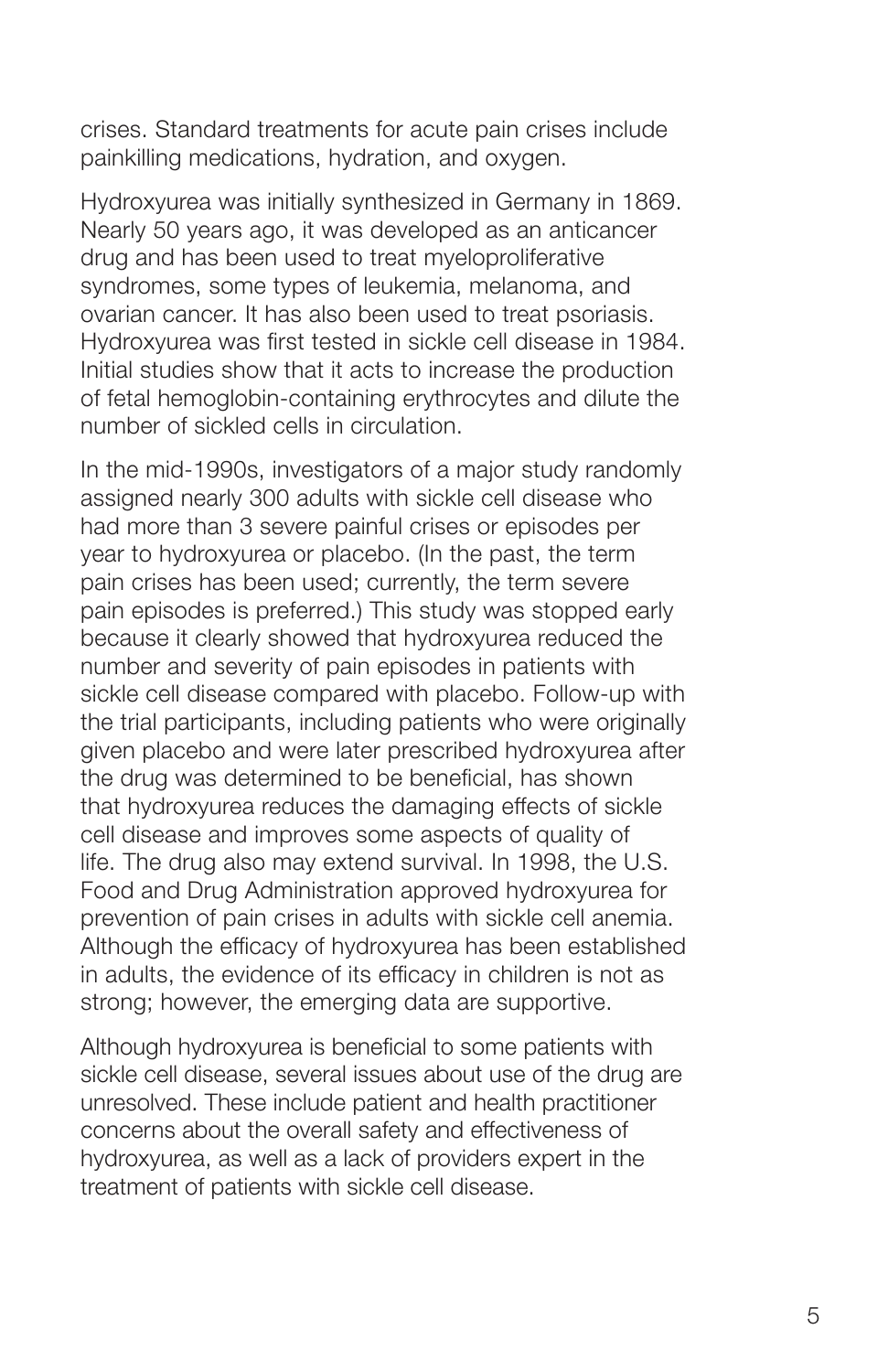Heart, Lung, and Blood Institute and the Office of Medical To more closely examine this important topic, the National Applications of Research of the National Institutes of Health convened a Consensus Development Conference from 25 to 27 February 2008 to assess the available scientific evidence related to the following questions:

- What is the efficacy (results from clinical studies) of hydroxyurea treatment for patients who have sickle cell disease in 3 groups: infants, preadolescents, and adolescents and adults?
- What is the effectiveness (in everyday practice) of hydroxyurea treatment for patients who have sickle cell disease?
- What are the short- and long-term harms of hydroxyurea treatment?
- What are the barriers to hydroxyurea treatment for patients who have sickle cell disease, and what are the potential solutions?
- What are the future research needs?

At the conference, invited speakers presented information pertinent to these questions, and a systematic literature review prepared under contract with the AHRQ (*http:// www.ahrq.gov/clinic/tp/hydscdtp.htm*) was summarized. Conference attendees provided both oral and written statements in response to the key questions. The panel members weighed all of this evidence as they addressed the conference questions.

 an objective assessment of what is known about This consensus statement is intended to provide researchers, health care providers, patients, and other interested members of the general public with hydroxyurea as a treatment for sickle cell disease, and what questions remain.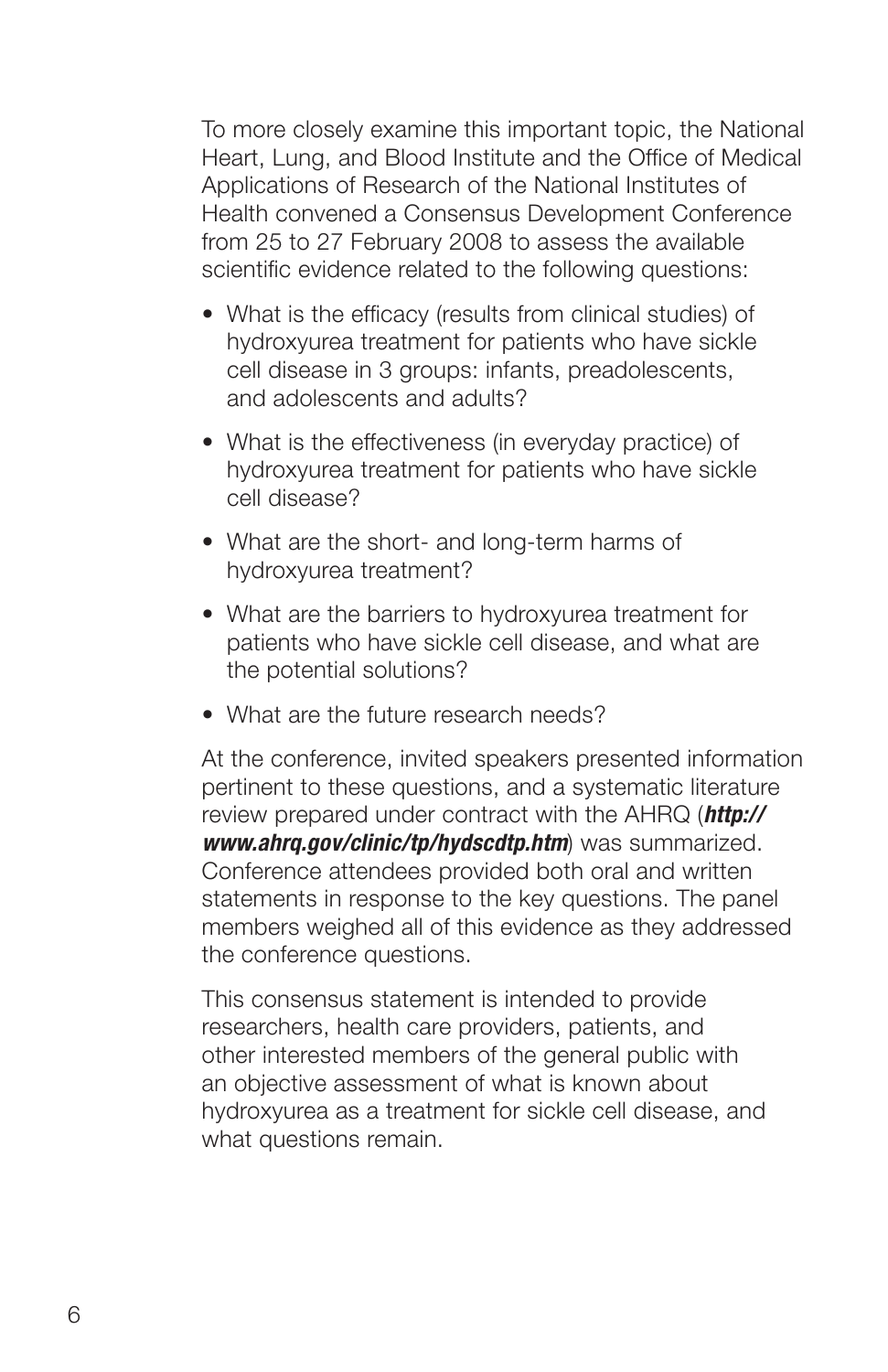# Sickle Cell Disease in 3 Groups: 1. What Is the Efficacy (Results from Clinical Studies) of Hydroxyurea Treatment for Patients Who Have Infants, Preadolescents, and Adolescents and Adults?

 controlled setting, in contrast to effectiveness, which situations. The spectrum of sickle cell disease includes in their inclusion of specific genotypes, but almost all and varying degrees of clinical severity. The 3 most Saudi Arabia and the Indian subcontinent. The Benin Efficacy is the therapeutic effect of an intervention in a is the therapeutic effect of an intervention in real-world the SCD-SS, SCD-S $\beta^0$ , SCD-SC, SCD-SD, SCD-S $\beta^+$ , and SCD-SO<sub>arab</sub> genotypes. Efficacy studies have varied include SCD-SS. In addition, the geographic origin of sickle cell disease is associated with different haplotypes common and phenotypically distinct haplotypes are Senegalese, Benin, and Bantu. Other geographic areas of origin associated with sickle cell disease include and Bantu haplotypes are more common among people residing in the Western Hemisphere and are associated with worse clinical outcomes. Response to hydroxyurea therapy may vary by haplotype or genotype. However, few studies of efficacy have appropriately accounted for the heterogeneity of study populations that differed by genotype and phenotype as well as by demographic factors (such as sex and age).

 efficacious use of hydroxyurea is not equivalent across Drug Administration-approved for use in adults and is Although clinical experience on the use of hydroxyurea for treating sickle cell disease has been amassed over nearly 25 years, the strength of evidence supporting the age groups. Hydroxyurea is currently U.S. Food and the only treatment for sickle cell disease that modifies the disease process. Evidence is strong in adults but more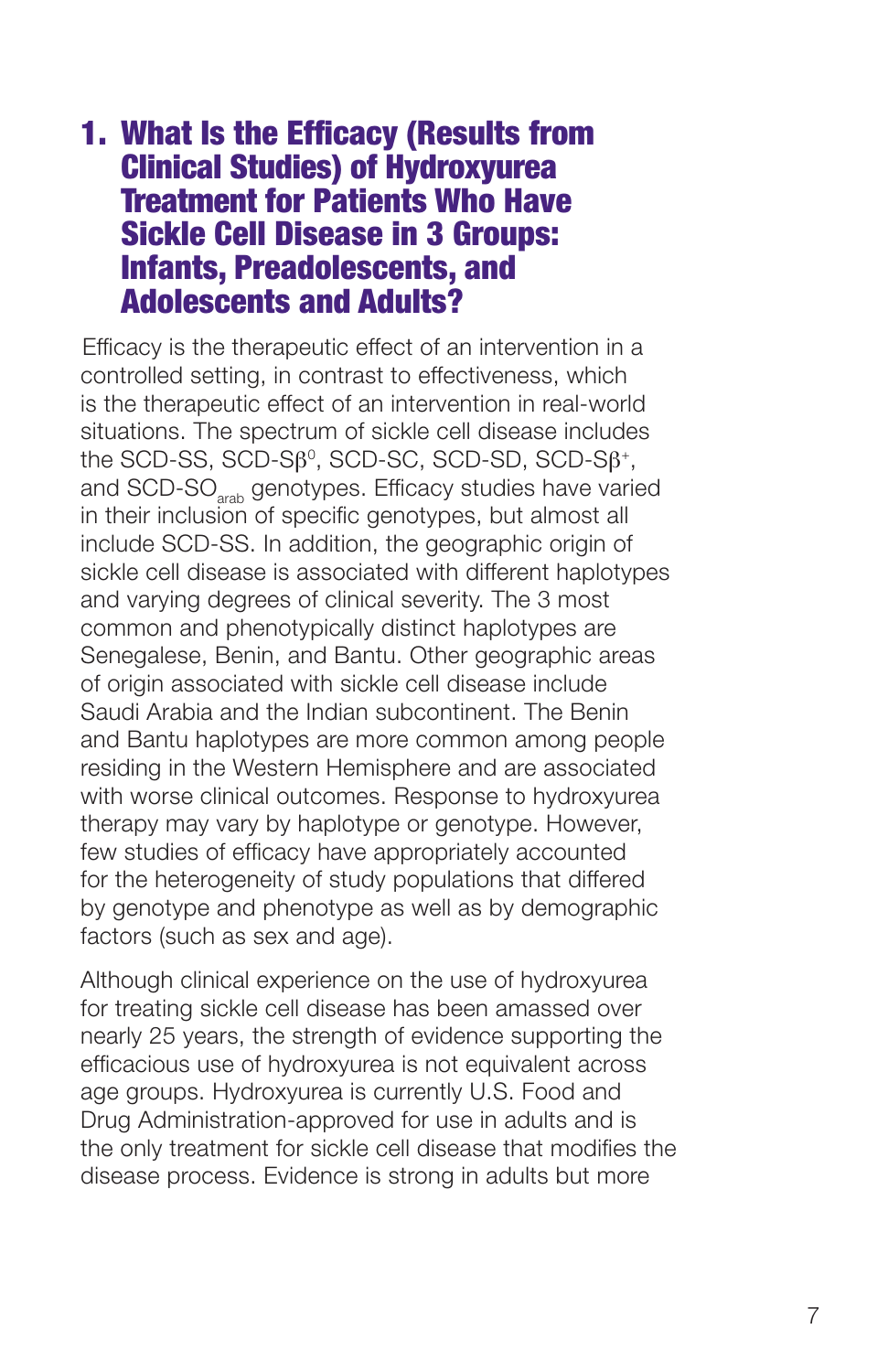limited in children because the sole randomized clinical evidence in children does not contradict the findings in trial in the latter population had a weak study design, small sample, and short follow-up. Nonetheless, the adults that hydroxyurea improves hematologic variables and decreases hospitalization rates. Published evidence based on weaker, observational study designs, such as cohort studies, before-and-after studies, case series, and case reports, suggests that hydroxyurea is efficacious. Adding to the difficulty in reaching a consensus on the use of hydroxyurea is that published efficacy studies are difficult to interpret because diverse outcome measures have been used, including hematologic end points; reduced incidence of severe pain episodes, the acute chest syndrome, hospitalizations, strokes, and kidney and spleen damage; and need for transfusion therapy. Studies currently underway should provide more information regarding the benefit of hydroxyurea in preventing organ damage and additional sickle cell disease outcomes. Elucidating the mechanism of action of hydroxyurea should prove useful in developing new agents.

# Adolescents and Adults

 and included blood markers as measures of treatment volume, leukocyte count, and platelet count). Studies prolonged, painful erection], strokes, and leg ulcers) Strong evidence supports the efficacy of hydroxyurea use in adults. The published clinical trials included adolescents; however, they were not analyzed or reported as a separate group. Outcomes were diverse effect (for example, hemoglobin level, hemoglobin F cell count, percentage of hemoglobin F, mean corpuscular used a variety of clinical outcome measures (severe pain episodes, hospitalizations, the acute chest syndrome, blood transfusion therapy, mortality, priapism [unwanted, and examined the effects of hydroxyurea on the spleen, kidneys, and blood flow to the brain (Table 1).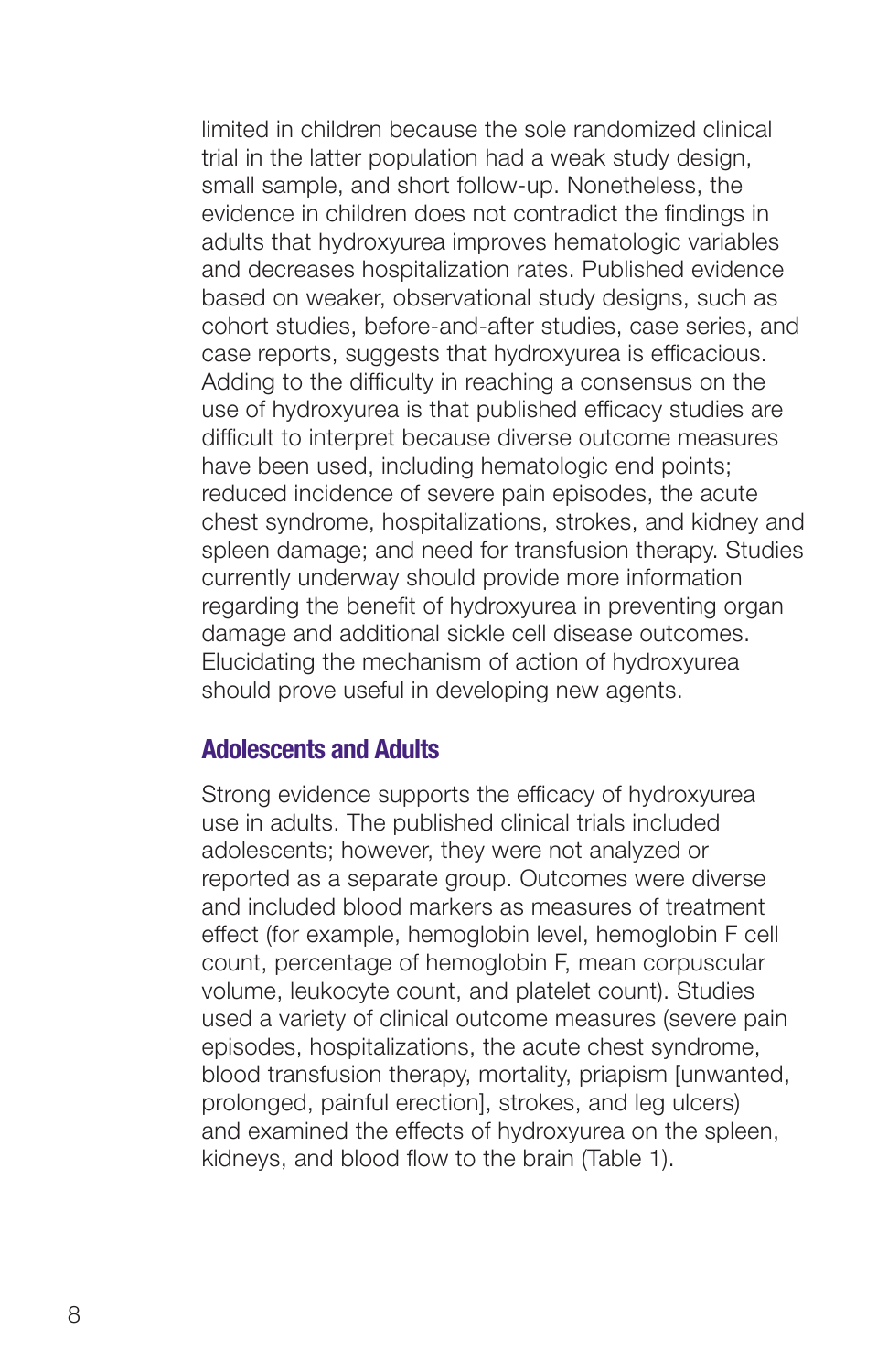| <b>Table 1. Study Outcomes for Adults Receiving</b><br><b>Hydroxyurea for Sickle Cell Disease</b> |                                |  |  |  |
|---------------------------------------------------------------------------------------------------|--------------------------------|--|--|--|
| Outcome                                                                                           | <b>Effect</b>                  |  |  |  |
| <b>Blood markers</b>                                                                              |                                |  |  |  |
| Hemoglobin level                                                                                  | Increase (high-grade evidence) |  |  |  |
| Percentage of fetal hemoglobin                                                                    | Increase (high-grade evidence) |  |  |  |
| Mean corpuscular volume                                                                           | Increase (high-grade evidence) |  |  |  |
| Leukocyte count                                                                                   | Increase (high-grade evidence) |  |  |  |
| <b>Clinical outcomes</b>                                                                          |                                |  |  |  |
| Pain crises                                                                                       | Decrease (high-grade evidence) |  |  |  |
| Hospitalizations                                                                                  | Decrease (high-grade evidence) |  |  |  |
| Blood transfusion therapy                                                                         | Decrease (high-grade evidence) |  |  |  |
| The acute chest syndrome                                                                          | Decrease (high-grade evidence) |  |  |  |
| Priapism                                                                                          | Not evaluated                  |  |  |  |
| Stroke                                                                                            | Not evaluated                  |  |  |  |
| Leg ulcer                                                                                         | Not significantly different    |  |  |  |
| Sepsis                                                                                            | Not evaluated                  |  |  |  |
| Prevention of end-organ damage                                                                    |                                |  |  |  |
| Spleen                                                                                            | Not evaluated                  |  |  |  |
| Kidney                                                                                            | Not evaluated                  |  |  |  |
| Brain (cerebral blood flow)                                                                       | Being evaluated                |  |  |  |
| <b>Mortality</b>                                                                                  | Decrease (low-grade evidence)  |  |  |  |

 $\mathcal{L}^{\text{max}}$ 

┓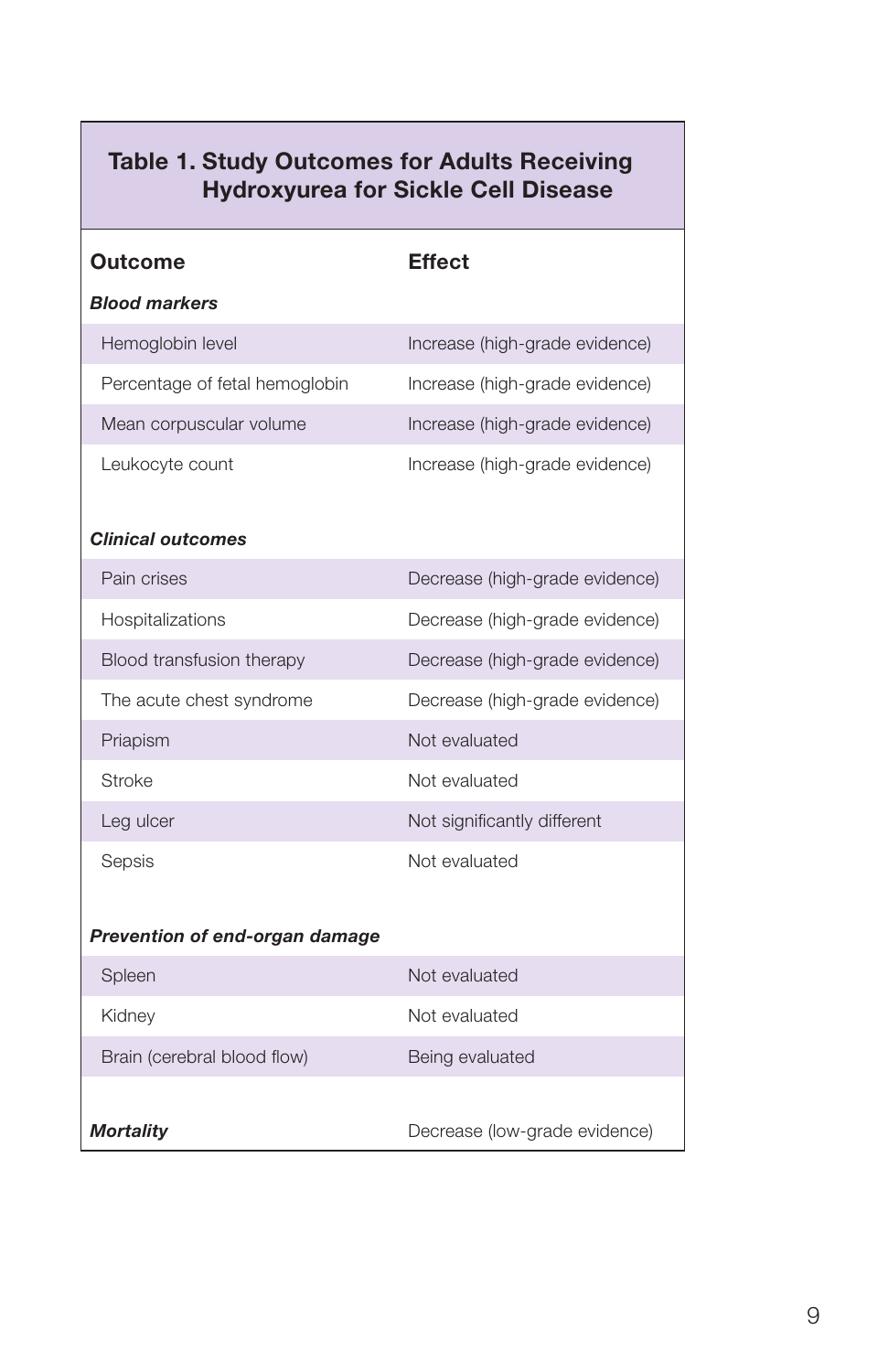Although a reduction in mortality with hydroxyurea therapy has been reported, the published trial was not specifically designed to assess this end point. It is therefore difficult to draw definitive conclusions about the effect of hydroxyurea on mortality.

# **Preadolescents**

The evidence varies on whether the use of hydroxyurea improves short-term end points, especially hematologic measures, in preadolescent populations beyond infancy (Table 2).

 for a reduction in the incidence of pain crises. Ongoing Evidence is strong for an improvement in blood markers and reduced hospitalizations and moderate investigations in this age group will determine the efficacy of hydroxyurea treatment for children with SCD-SS, a history of stroke, and too much iron (iron overload).

# **Infants**

No published, well-designed clinical trials have evaluated the efficacy of hydroxyurea treatment for infants. Ongoing prospective trials and observational studies are attempting to address this gap. The end points of these studies include prevention of damage to the kidney and spleen and improvements in blood markers that predict long-term clinical outcomes.

 evaluation of efficacy in preadolescent children and infants In summary, the efficacy of hydroxyurea treatment for adults with SCD-SS is established. Although the evidence for efficacy of hydroxyurea treatment for children is not as strong, the emerging data are supportive. Future directions include and further development of other therapeutic techniques, including stem-cell transplantation and gene therapy. Stem-cell transplantation can cure sickle cell anemia.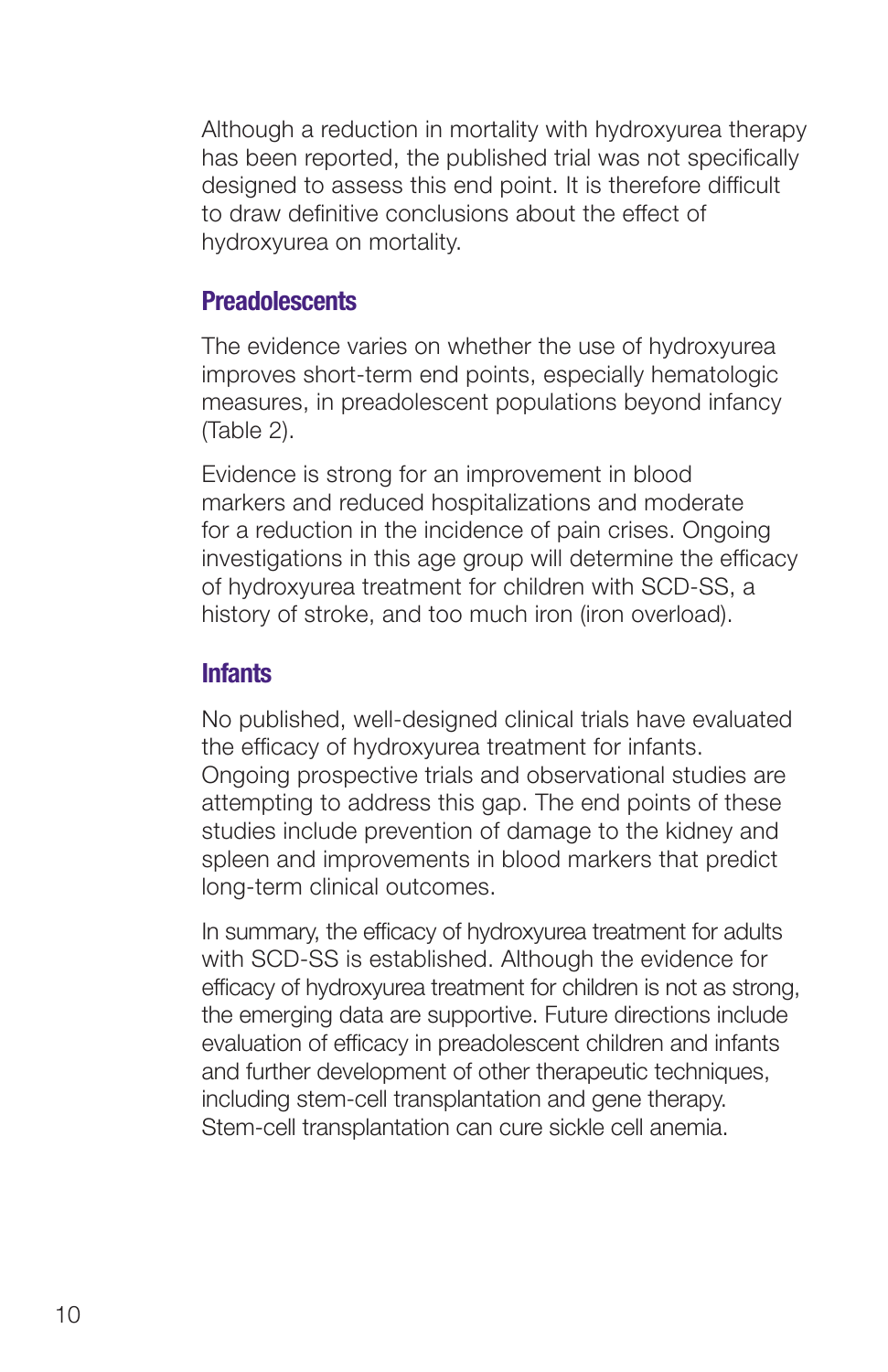| <b>Table 2. Study Outcomes for Preadolescent</b><br><b>Children beyond Infancy Receiving</b><br><b>Hydroxyurea for Sickle Cell Disease</b> |                                    |  |  |  |
|--------------------------------------------------------------------------------------------------------------------------------------------|------------------------------------|--|--|--|
| Outcome                                                                                                                                    | <b>Effect</b>                      |  |  |  |
| <b>Blood markers</b>                                                                                                                       |                                    |  |  |  |
| Hemoglobin level                                                                                                                           | Not significantly different        |  |  |  |
| Percentage of fetal hemoglobin                                                                                                             | Increase (high-grade evidence)     |  |  |  |
| Mean corpuscular volume                                                                                                                    | Increase (high-grade evidence)     |  |  |  |
| Leukocyte count                                                                                                                            | Decrease (high-grade evidence)     |  |  |  |
| <b>Clinical outcomes</b>                                                                                                                   |                                    |  |  |  |
| Pain crises                                                                                                                                | Decrease (moderate-grade evidence) |  |  |  |
| Hospitalizations                                                                                                                           | Decrease (high-grade evidence)     |  |  |  |
| Blood transfusion therapy                                                                                                                  | Insufficient data                  |  |  |  |
| The acute chest syndrome                                                                                                                   | Insufficient data                  |  |  |  |
| Priapism                                                                                                                                   | Not evaluated                      |  |  |  |
| Stroke                                                                                                                                     | Decrease (low-grade evidence)      |  |  |  |
| Leg ulcer                                                                                                                                  | Not evaluated                      |  |  |  |
| Sepsis                                                                                                                                     | Not evaluated                      |  |  |  |
| Prevention of end-organ damage                                                                                                             |                                    |  |  |  |
| Spleen                                                                                                                                     | Being evaluated                    |  |  |  |
| Kidney                                                                                                                                     | Being evaluated                    |  |  |  |
| Brain (cerebral blood flow)                                                                                                                | Being evaluated                    |  |  |  |
| <b>Mortality</b>                                                                                                                           | Insufficient data                  |  |  |  |

 $\overline{\phantom{a}}$ 

**Contract Contract**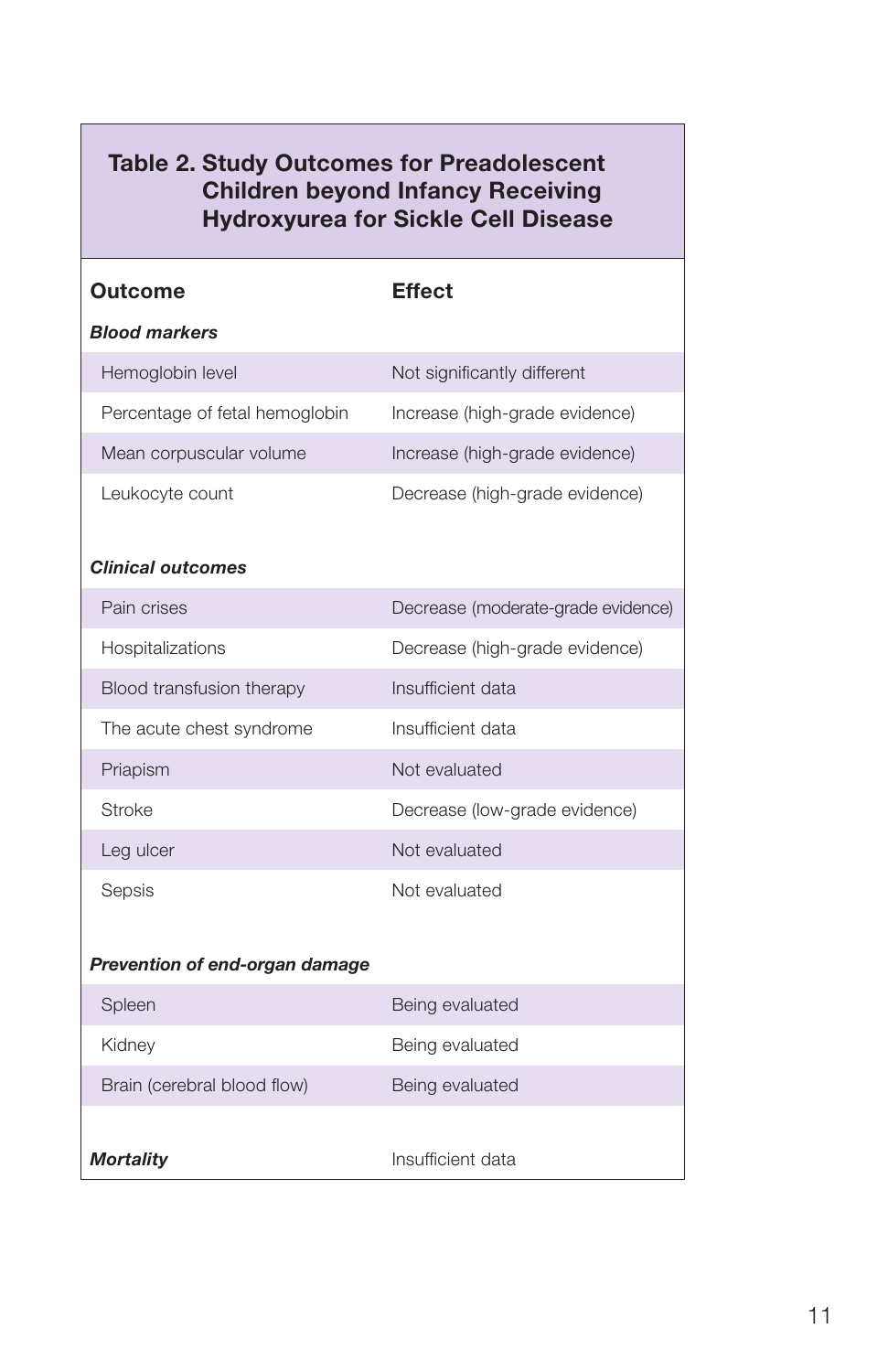# 2. What Is the Effectiveness (in Everyday Practice) of Hydroxyurea Treatment for Patients Who Have Sickle Cell Disease?

 highly effective in widespread practice. One problem in Effectiveness is the therapeutic effect of an intervention as demonstrated or observed in patients in their usual care setting. The efficacy of hydroxyurea in treating adults with sickle cell disease is established. Data on the effectiveness of hydroxyurea are limited, but the experience of multiple physicians and clinics strongly suggests that the drug is determining the effectiveness of hydroxyurea treatment is that precise estimates of the number of people with sickle cell disease in the United States and of the number of people receiving hydroxyurea treatment are lacking. Another problem is that adherence to hydroxyurea therapy substantially affects its effectiveness. The fact that it often takes 3 to 6 months of treatment for the patient to have a clinical response decreases adherence. Additional reasons for nonadherence are not fully understood.

 been pregnancy, substance abuse problems, previous hydroxyurea therapy, HIV infection, stroke in the past 6 the sickest patients with sickle cell anemia have been excluded from studies. Observational studies in both adults and children support the use of hydroxyurea in Most people who have received hydroxyurea seem to be treated in specialty clinics. Only a fraction of patients who might benefit from hydroxyurea have received treatment. Potentially, many more patients could benefit from treatment, including patients who have been excluded from past research studies. Reasons for exclusion have years, and long-term use of opioids. Therefore, some of reducing the complications of sickle cell disease (including pain, hospitalizations, blood transfusions, and the acute chest syndrome) and decreasing mortality. Although data are limited regarding the effectiveness of hydroxyurea treatment for sickle cell disease, it seems to be highly effective but is currently underutilized.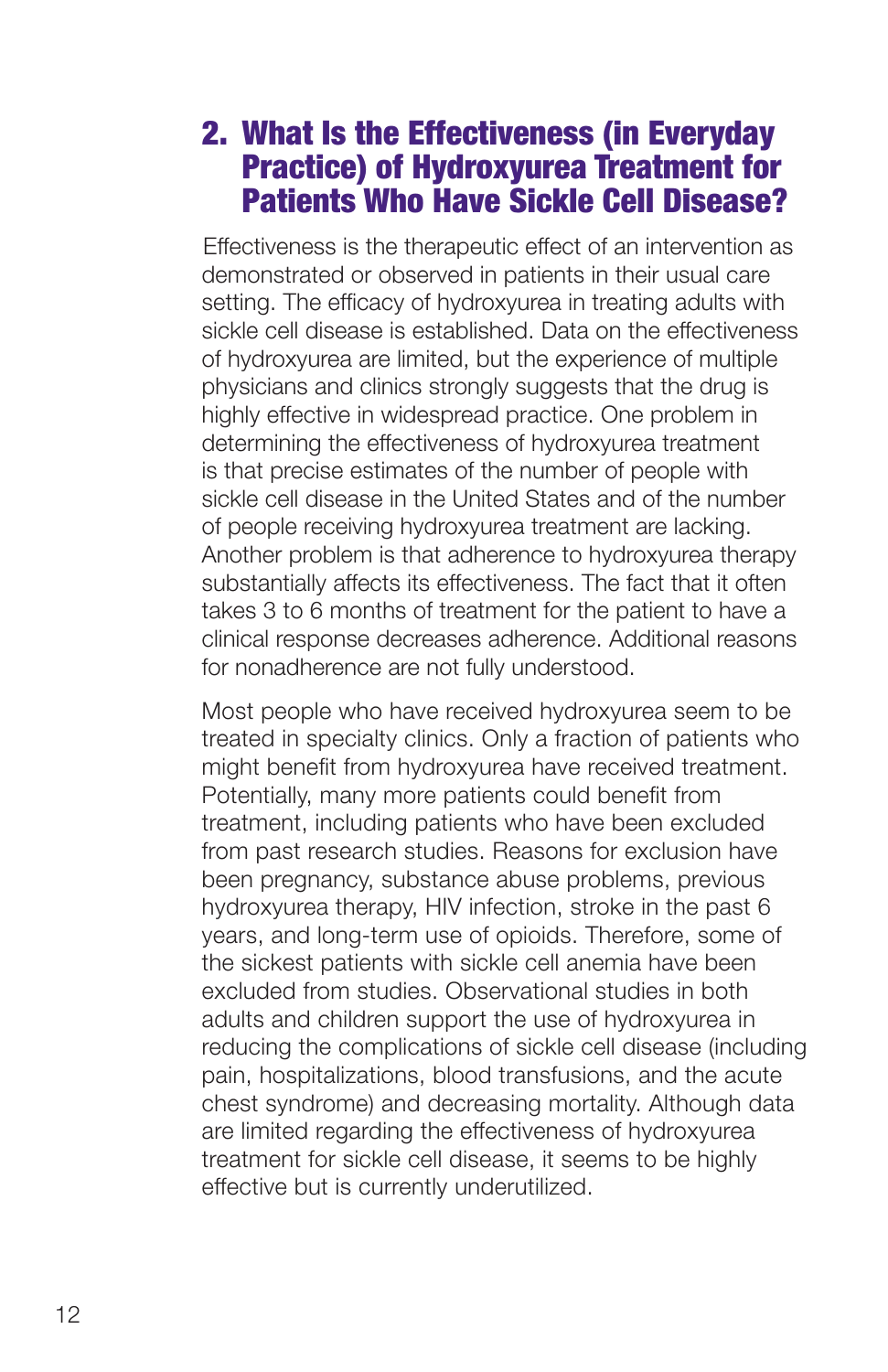# 3. What Are the Short- and Long-Term Harms of Hydroxyurea Treatment?

 cells. We have defined short-term effects as conditions Hydroxyurea treatment has potential short- and long-term negative effects (Table 3). The known and potential side effects of this agent seem to be related to its interference with rapidly dividing cells, particularly newly formed blood that generally occur within 6 months of initiation of hydroxyurea therapy and long-term effects as conditions that are chronic or occur more than 6 months after initiation of hydroxyurea therapy.

# Short-Term Effects

 leukocyte count (leukopenia), decreased platelet count (thrombocytopenia), decreased erythrocyte count The blood-related, short-term effects of hydroxyurea are dose-related and can be predicted on the basis of its mechanism. These are intrinsic to the therapeutic effect of hydroxyurea. They include a decreased (anemia), and decreased reticulocyte count (fewer newly formed erythrocytes).

 patient to infection, and a decrease in platelet count A decrease in leukocyte count may predispose the may predispose the patient to bleeding; these blood cells are therefore monitored regularly during therapy. The effect of hydroxyurea on blood is temporary and reversible. If leukocyte or platelet counts are too low, the dose of hydroxyurea is reduced or hydroxyurea therapy is discontinued. Careful monitoring of blood-related laboratory tests and dose adherence will usually prevent these side effects.

Another possible short-term effect among men taking hydroxyurea is decreased sperm production, which may be temporary and reversible. Data are limited. No large studies are available of sperm production among men receiving hydroxyurea for sickle cell disease. We are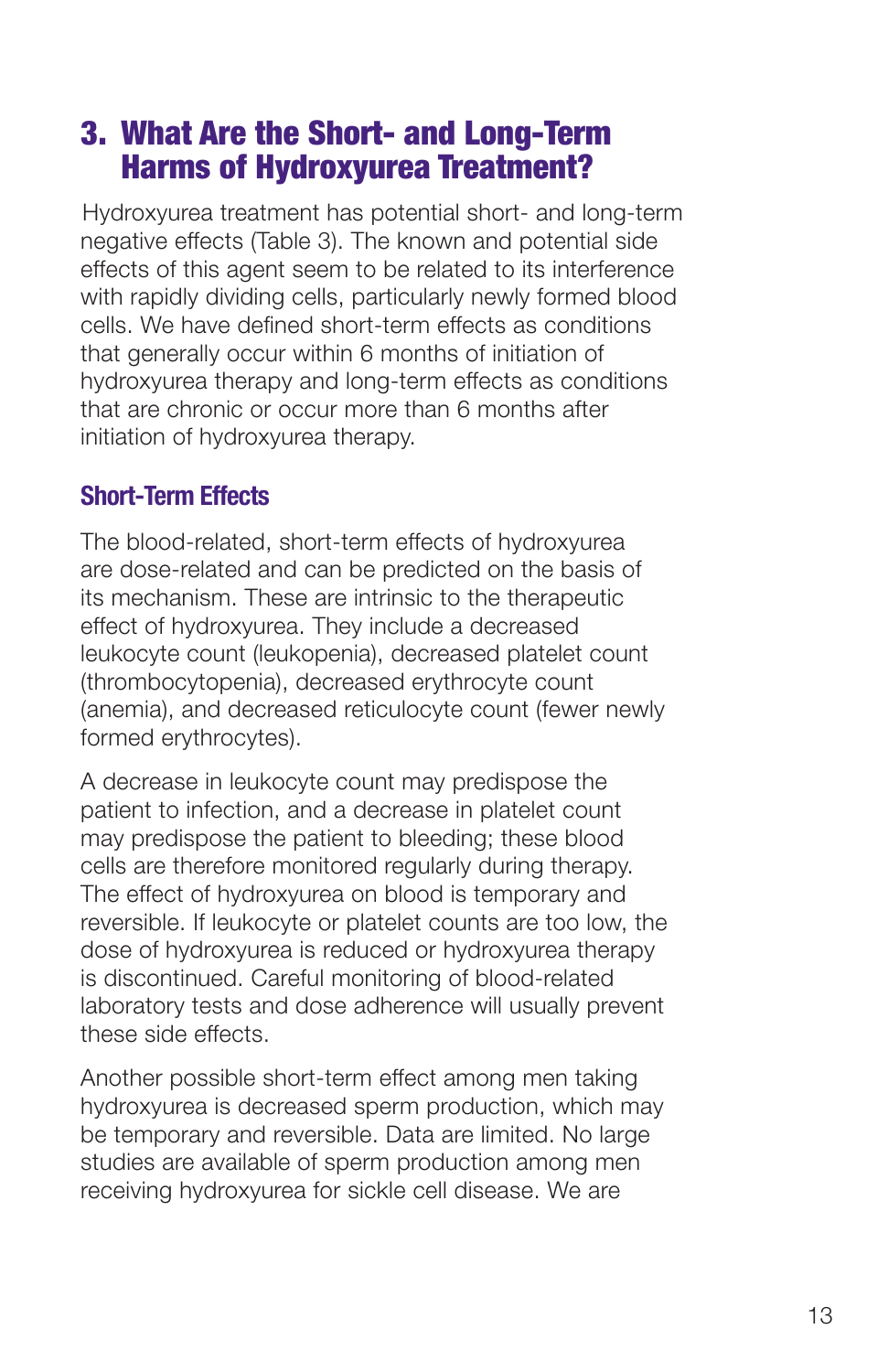| Table 3. Side Effects of Hydroxyurea Treatment<br>in People with Sickle Cell Disease                                                   |                                                                                                                                                                                                                                                                           |  |  |  |
|----------------------------------------------------------------------------------------------------------------------------------------|---------------------------------------------------------------------------------------------------------------------------------------------------------------------------------------------------------------------------------------------------------------------------|--|--|--|
| Side Effect                                                                                                                            | Comment                                                                                                                                                                                                                                                                   |  |  |  |
| <b>Short-term</b>                                                                                                                      |                                                                                                                                                                                                                                                                           |  |  |  |
| Decreased leukocyte count<br>(leukopenia)<br>Decreased platelet count<br>(thrombocytopenia)<br>Decreased erythrocyte count<br>(anemia) | Frequent, expected, and dose-<br>related; typically can be anticipated<br>and prevented by temporary<br>discontinuation of hydroxyurea or<br>decrease in hydroxyurea dose;<br>usually resolves within 1 to 2 weeks                                                        |  |  |  |
| Nausea (usually mild)*<br>Skin rash<br>Pneumonitis (lung inflammation)                                                                 | Infrequent                                                                                                                                                                                                                                                                |  |  |  |
| Temporarily decreased sperm<br>count or sperm abnormalities*                                                                           | Not adequately evaluated                                                                                                                                                                                                                                                  |  |  |  |
| Long-term                                                                                                                              |                                                                                                                                                                                                                                                                           |  |  |  |
| Increased risk for superficial skin<br>cancer*<br>Skin and nail darkening<br>(hyperpigmentation)                                       | Infrequent                                                                                                                                                                                                                                                                |  |  |  |
| Permanently decreased sperm<br>count*                                                                                                  | Not adequately evaluated                                                                                                                                                                                                                                                  |  |  |  |
| Reproductive*                                                                                                                          | When taken during pregnancy,<br>hydroxyurea can in theory increase<br>the risk for miscarriage, birth<br>defects, restricted fetal growth, or<br>postnatal development; sexually<br>active couples should avoid<br>pregnancy if either person is<br>receiving hydroxyurea |  |  |  |
| * Evidence is insufficient or low that this side effect is associated<br>with hydroxyurea.                                             |                                                                                                                                                                                                                                                                           |  |  |  |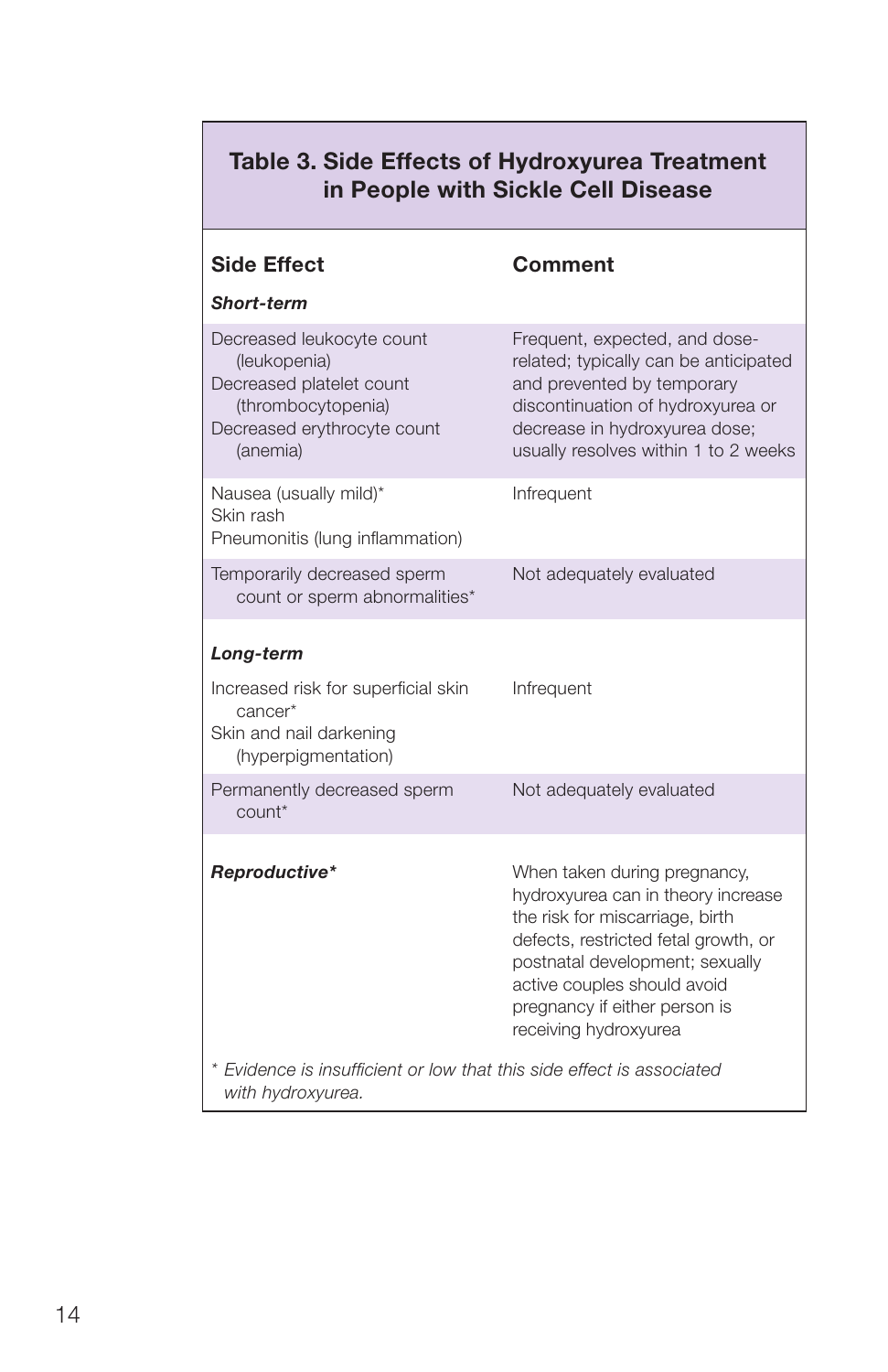not aware of any reports of an increase in birth defects among the offspring of men who take hydroxyurea.

Hydroxyurea seems to cause dryness of the skin and darkening of the skin and nails (hyperpigmentation); this may also be a long-term side effect.

 development of leg ulcers in people with sickle cell Leg ulcers are common in adults with sickle cell disease. In a randomized clinical trial comparing hydroxyurea and placebo, hydroxyurea did not seem to affect the disease. Gastrointestinal tract symptoms were no more common among people receiving hydroxyurea for sickle cell disease than among those not receiving hydroxyurea.

# Long-Term Effects

 The potential long-term effects of hydroxyurea are birth defects in the offspring of people receiving the drug, growth delays in children receiving the drug, and cancer in both children and adults who have received the drug. These long-term harms may be permanent and irreversible, but they are not yet proven.

 Pregnant rats and mice given hydroxyurea in very high doses have an increased number of offspring with birth defects. However, the number of birth defects among effects of hydroxyurea on children exposed to the drug in There have been concerns about the potential for hydroxyurea to cause birth defects in humans because it has caused birth defects in experimental animals. the offspring of women who received hydroxyurea during pregnancy does not seem to be increased. The long-term utero are unknown. Nonetheless, because of concerns about the potential of hydroxyurea to cause birth defects, the drug is generally not prescribed to pregnant women. Men and women who are receiving hydroxyurea are advised to use contraception. Women who are trying to become pregnant or who do become pregnant while taking hydroxyurea should stop taking the drug.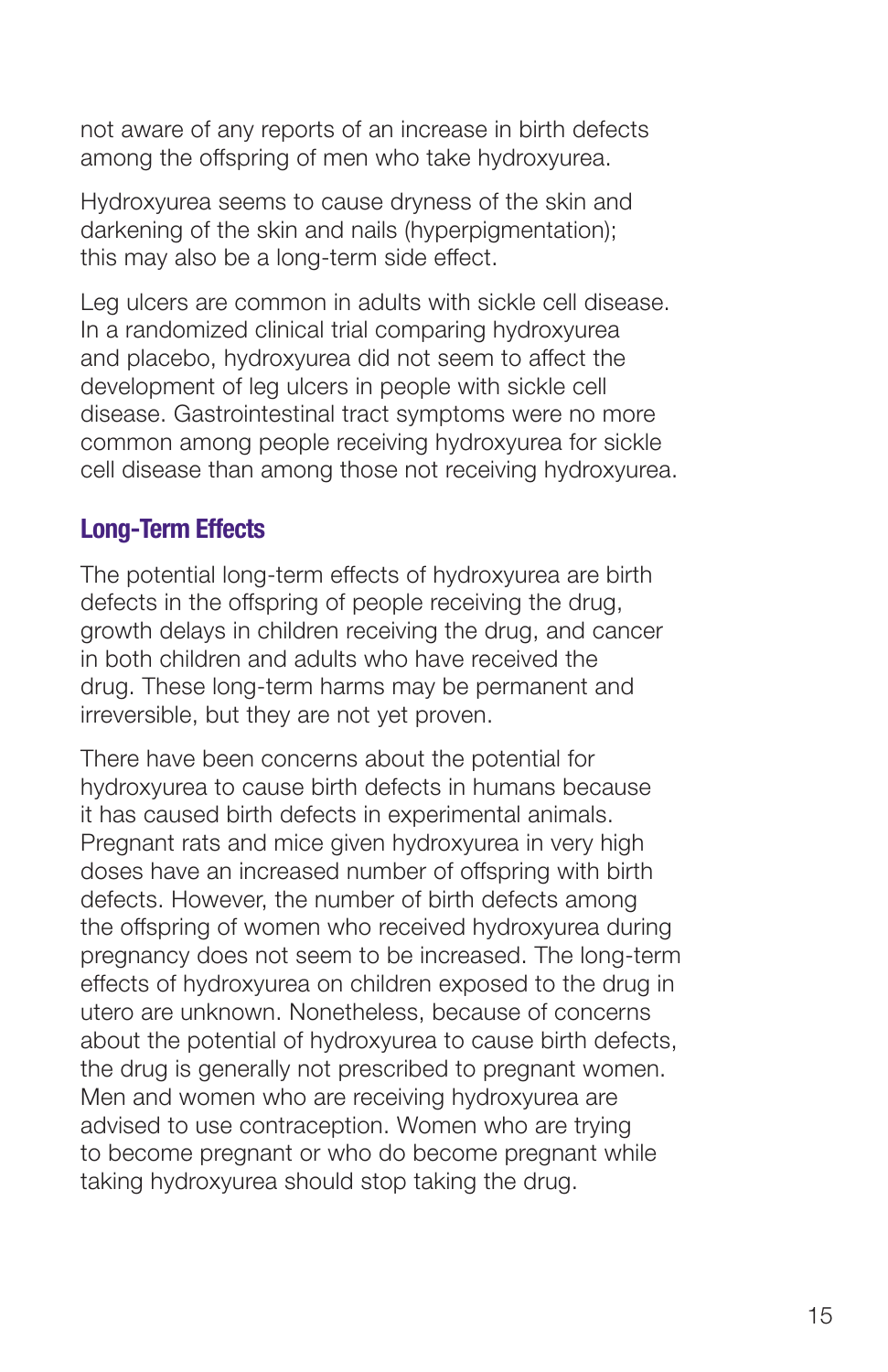Children 5 to 15 years of age who have sickle cell disease and receive hydroxyurea show a growth rate similar to that of peers with sickle cell disease who are not receiving hydroxyurea.

 vera or essential thrombocytosis, and these conditions can progress spontaneously to leukemia. This makes it difficult to determine whether hydroxyurea itself causes These cases are rare and seem to be no more common Hydroxyurea has an excellent and long-standing safety profile in the treatment of myeloproliferative disorders, although cases of leukemia and other types of cancer have been reported in patients who have received hydroxyurea for other blood conditions. Most of these conditions are blood disorders, such as polycythemia leukemia. Cases of leukemia and other types of cancer also have been reported among both children and adults who have taken hydroxyurea to treat sickle cell disease. than among the general population. The risk for cancer does not seem to differ for people with sickle cell disease who have received hydroxyurea and those who have not.

Because both patients and providers have identified side effects as a concern that limits the use of hydroxyurea, more information on the incidence and severity of these side effects is essential for both patients and providers to make informed choices. These data could come from a registry of patients with sickle cell disease. Nevertheless, the currently available data are reassuring with respect to the risks for both short- and long-term harms of hydroxyurea.

The natural history of sickle cell disease results in frequent, severe pain episodes and permanent damage to the eyes, brain, heart, lungs, kidneys, liver, bones, and spleen. Hydroxyurea reduces the frequency and severity of pain episodes. The risks of hydroxyurea are acceptable compared with the risks of untreated sickle cell disease.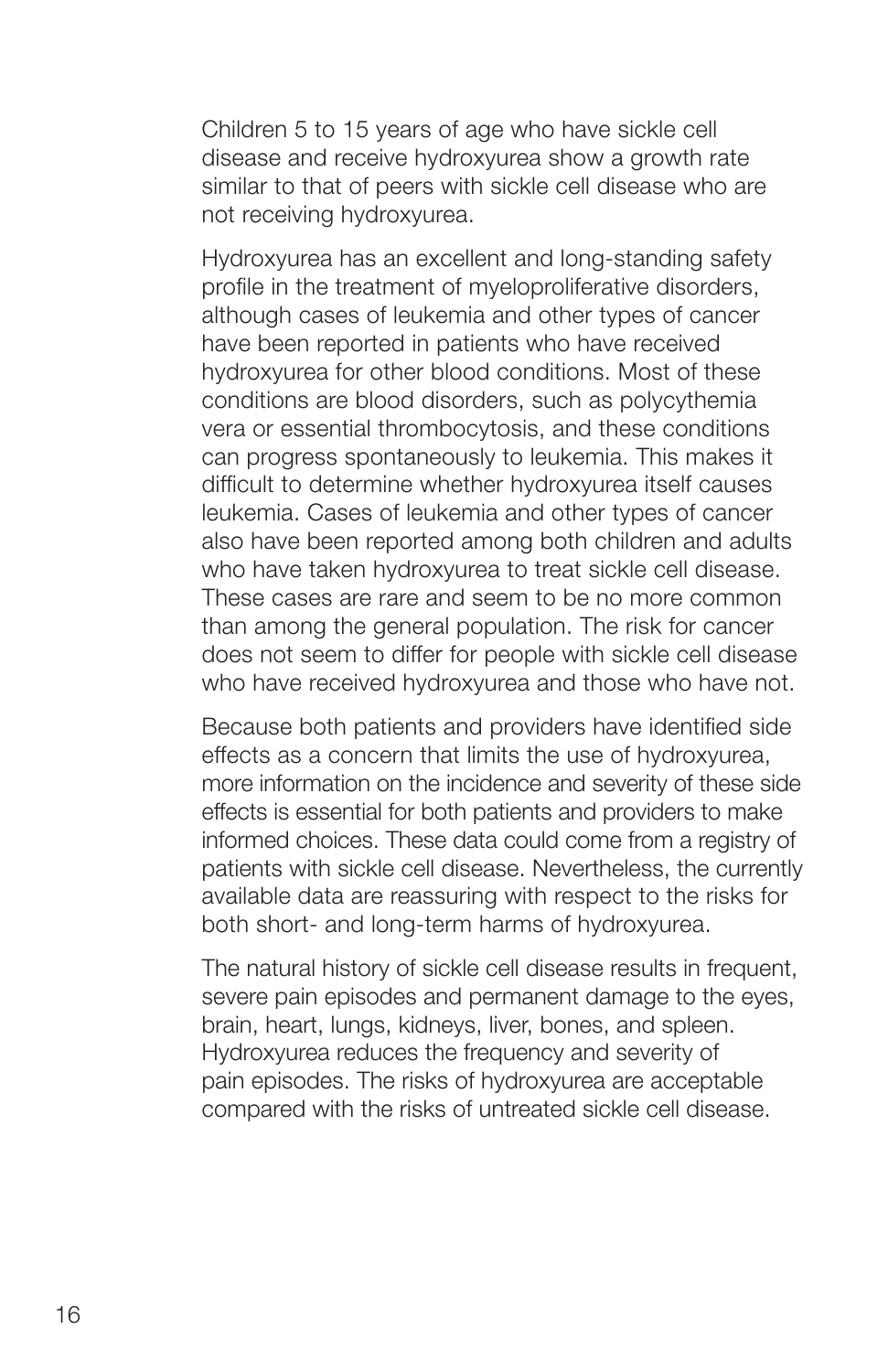# 4. What Are the Barriers to Hydroxyurea Treatment for Patients Who Have Sickle Cell Disease, and What Are the Potential Solutions?

 obtained from expert testimony and studies analyzing barriers to the delivery of quality health care to patients with Barriers to hydroxyurea treatment for patients with sickle cell disease can arise at 4 levels: patient, parent/family/caregiver, provider, and system (Table 4). A systematic evidence review of the barriers to hydroxyurea treatment found only 3 studies that specifically addressed this issue and none that tested interventions to overcome barriers to hydroxyurea treatment. Given this, we agreed to include evidence sickle cell disease. These studies examined potential barriers to hydroxyurea treatment, including the receipt of routine, scheduled care; adherence to medications; and receipt of therapies, including pain control and prescriptions.

 They also may be immigrants who cannot obtain health care system. The care of patients with sickle cell Some social, economic, and cultural characteristics of patients with sickle cell disease are important in reviewing both barriers and solutions to access to hydroxyurea. Patients with sickle cell disease are often poorer than the national average and are more often covered by Medicaid. insurance. The care of children and adults with sickle cell disease and the barriers to their care must be viewed in the context of their families, communities, and the U.S. disease must be longitudinal across the life span, and the difficulties in transitioning care from pediatric to adult settings remain a challenge.

System-level barriers to hydroxyurea treatment for sickle cell disease include 1) financing (lack of insurance, type of insurance, underinsurance, scope of coverage, co-pays, reimbursement, payment structures); 2) geographic isolation; 3) lack of coordination between academic centers and community-based clinicians; 4) limited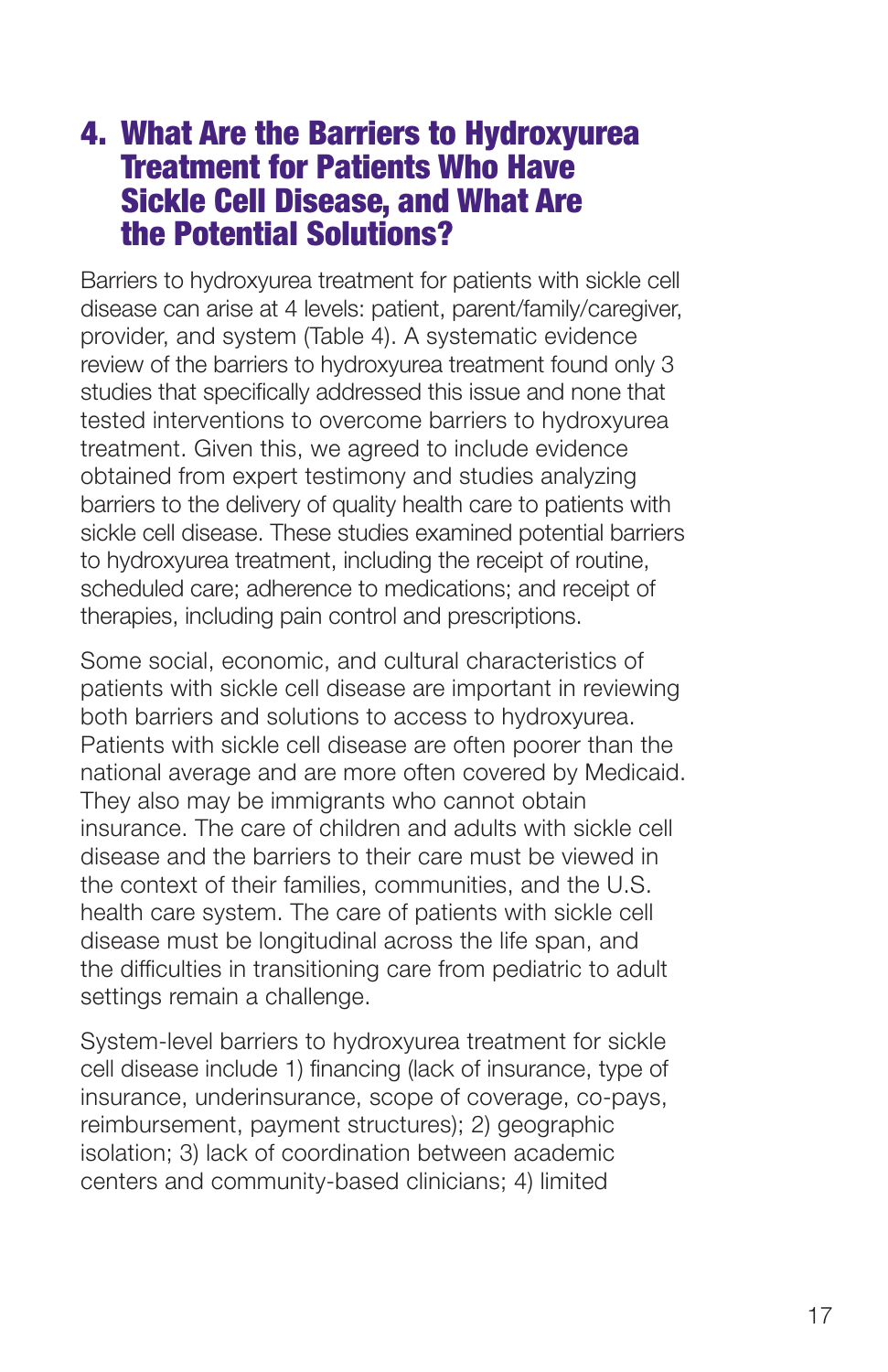| Table 4. Barriers to Hydroxyurea Treatment in<br><b>Persons with Sickle Cell Disease</b>                                                  |                |                                        |                 |  |  |
|-------------------------------------------------------------------------------------------------------------------------------------------|----------------|----------------------------------------|-----------------|--|--|
| <b>Barrier</b>                                                                                                                            |                | Level                                  |                 |  |  |
|                                                                                                                                           | <b>Patient</b> | Parent/<br>Family/<br><b>Caregiver</b> | <b>Provider</b> |  |  |
| Fears or concerns about cancer, birth<br>defects, infertility, and the uncertainty of<br>long-term risks                                  |                |                                        |                 |  |  |
| Lack of knowledge about hydroxyurea<br>as a therapeutic option                                                                            | ✓              |                                        |                 |  |  |
| Lack of perception that hydroxyurea is<br>currently the only therapy that directly<br>modifies the disease process                        |                |                                        |                 |  |  |
| Concern that the nonapproved status<br>of hydroxyurea for children means that<br>hydroxyurea is an experimental drug                      |                |                                        |                 |  |  |
| Difficulty in communication between<br>patients and their caregivers regarding<br>the use of hydroxyurea and other<br>therapeutic options |                |                                        |                 |  |  |
| Need for frequent monitoring of<br>response to hydroxyurea                                                                                | ✓              |                                        |                 |  |  |
| Lack of adherence to treatment regimen                                                                                                    | $\checkmark$   |                                        |                 |  |  |
| Provider bias and negative attitudes<br>toward patients with sickle cell disease<br>and their treatment                                   |                |                                        |                 |  |  |
| Lack of clarity of hydroxyurea treatment<br>regimens and undertreatment in adults                                                         |                |                                        |                 |  |  |
| Limited number of physicians who have<br>expertise in the use of hydroxyurea for<br>sickle cell disease                                   |                |                                        |                 |  |  |
| Failure to engage patients/caregivers<br>in treatment decisionmaking in a<br>developmentally appropriate manner                           |                |                                        |                 |  |  |

 $\overline{\phantom{a}}$ 

 $\sqrt{2}$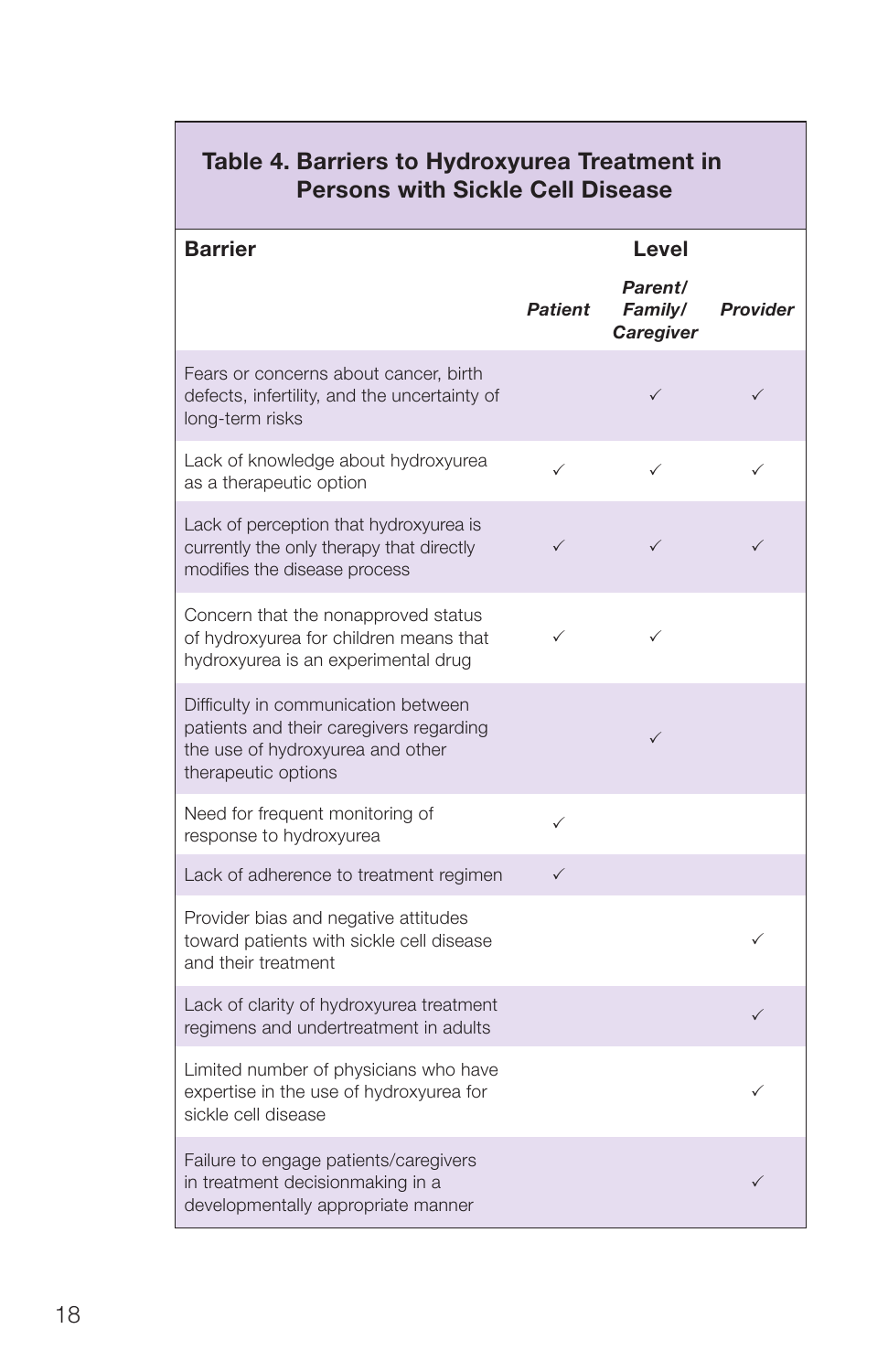care models; 5) problems in transitioning from pediatric competent in the provision of comprehensive care to the care of patients with sickle cell disease; 8) slow development and promotion of hydroxyurea because of lack access to comprehensive care centers and comprehensive to adult care; 6) limited access (for example, geographic distribution, recruitment, and retention of clinicians patients who have sickle cell disease); 7) inadequate government, industry, and philanthropic support for of commercial interest; 9) lack of visibility and empowerment of sickle cell disease advocacy groups; 10) cultural and language barriers to the provision of appropriate care; and 11) inadequate information technology systems to support the long-term care of patients with sickle cell disease.

We propose the following solutions to these barriers.

- access to evidence-based treatment, including 1. Promote models of care (such as comprehensive care, medical home, family-centered) across the lifespan that support quality of care and improved hydroxyurea.
- 2. Provide multidisciplinary care (for example, from health educators, social workers, case managers, physicians, and nurses) to improve the physical and mental health of patients with sickle cell disease and the financing structures to support such care.
- 3. Provide support for community health worker models (such as patient navigators, patient advocates, and peer advocates).
- 4. Provide support for coordination and comanagement of patients with the use of telemedicine.
- 5. Ensure better translation of findings to the patient and caregiver populations by using culturally or languageappropriate written and visual materials.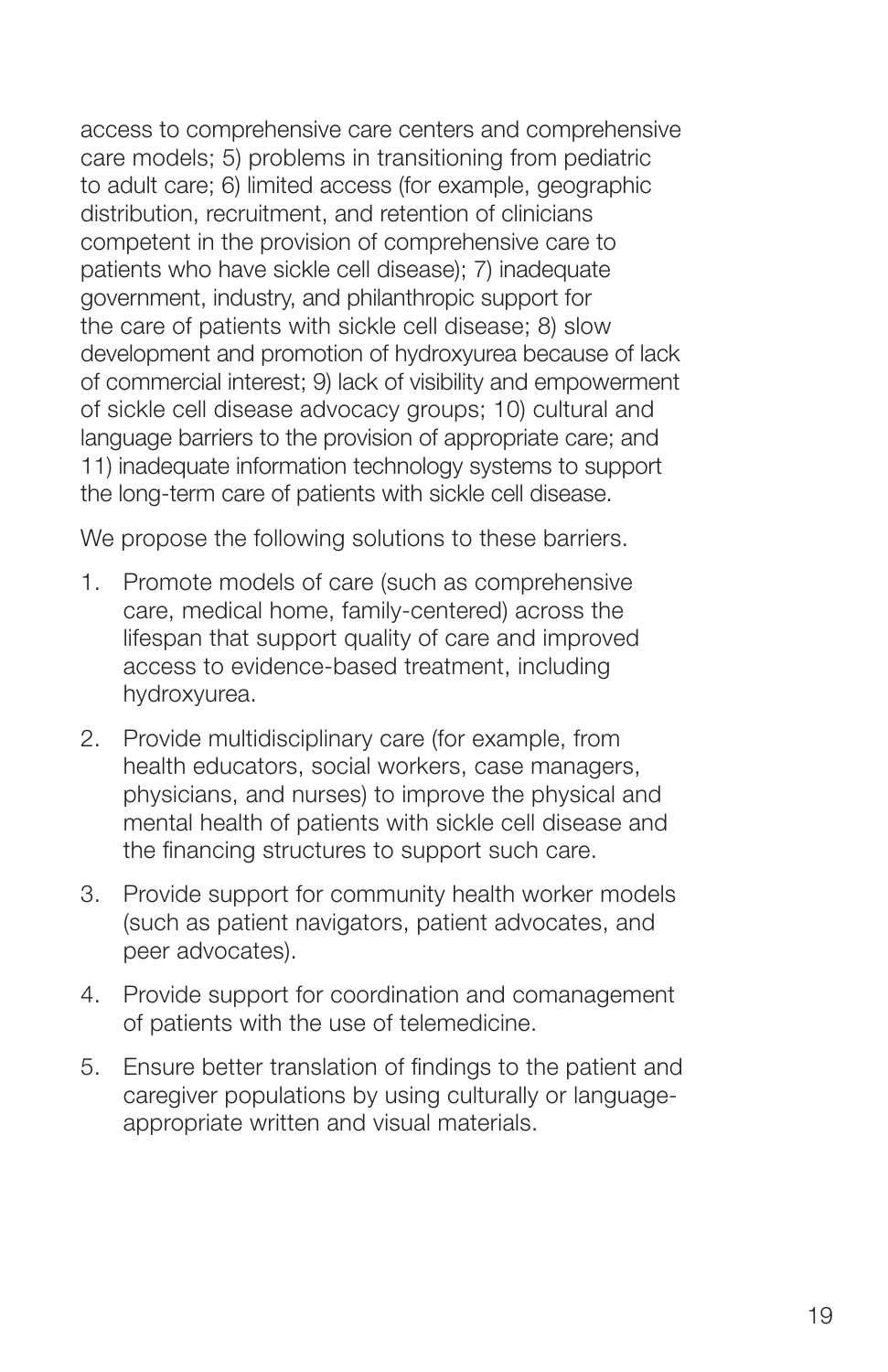- 6. Implement health promotion models in educational interventions for adherence to therapies.
- 7. Engage and support community-based efforts to improve knowledge of the benefits and risks of hydroxyurea.
- 8. Improve federal, state, and local coordination of activities regarding sickle cell disease.
- 9. Provide support for cultural competency training across the interdisciplinary team regarding care for sickle cell disease.
- (for example, extend Medicare coverage to adults with sickle cell disease who are younger than 10. Improve insurance coverage of sickle cell disease 65 years).
- 11. Eliminate barriers that restrict access to public insurance.
- 12. Support ongoing training of health professionals of patients with sickle cell disease, including to achieve and maintain competence in the care hydroxyurea treatment.
- 13. Increase funding by government, industry, and philanthropic organizations for patients with sickle cell disease.
- 14. Encourage partnership and support of advocacy groups for sickle cell disease.
- 15. Develop enhanced information systems to better coordinate delivery of care in the health care system.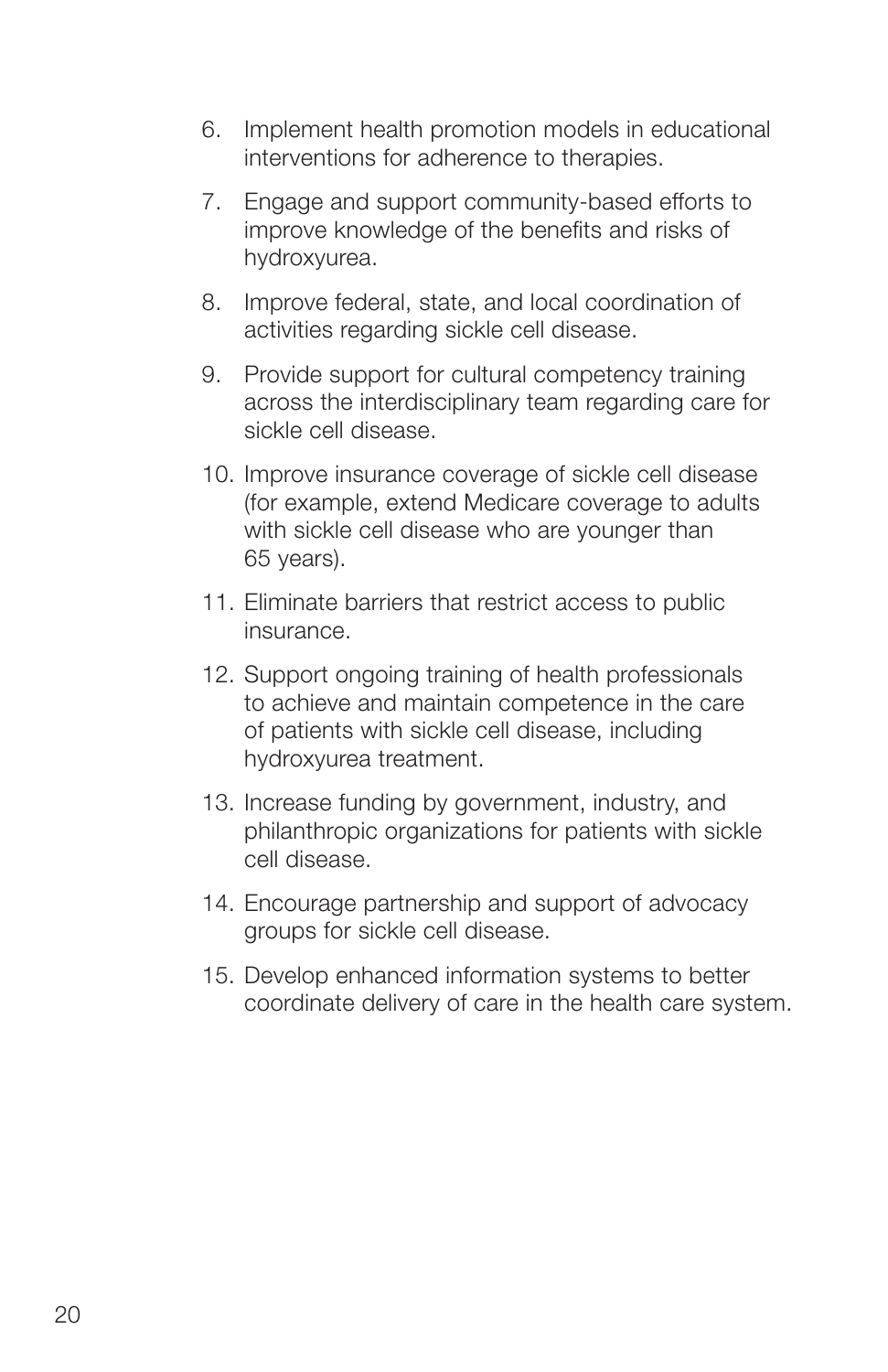# 5. What Are the Future Research Needs?

We support the use of hydroxyurea for the treatment of sickle cell disease but recognize that additional research is required to provide information that will ensure the most appropriate application of this therapy.

 cell disease who will be followed prospectively. This A surveillance system is needed for patients with sickle system should contain demographic, laboratory, clinical, treatment, and outcome information.

 to determine optimal dosing, dose titration, and clinical Additional efficacy studies of hydroxyurea are required. These studies should evaluate the efficacy of hydroxyurea, as measured in terms of clinical and laboratory outcomes, and define the mechanisms of action of hydroxyurea in a clinical setting; use pharmacokinetic and clinical measures efficacy; identify the factors that predict clinical response and nonresponse to hydroxyurea; and confirm the validity of hemoglobin F as a surrogate measure of benefit.

 disease and how long to continue its use. These studies Additional effectiveness studies are also required. These studies should determine the number of patients with sickle cell disease and those who will benefit from hydroxyurea. They should also determine when to begin the use of hydroxyurea to treat or prevent complications of sickle cell should complement those currently in progress.

 needed to provide more information about developmental hydroxyurea treatment; and interventions aimed at Although we believe hydroxyurea to be safe and effective, additional studies of its safety, clinical effectiveness, and cost-effectiveness are required. Appropriate studies are and reproductive adverse effects; carcinogenic risk; long-term clinical outcomes, including quality of life; the utility and cost-effectiveness of the comprehensive care and medical home models for the delivery of hydroxyurea treatment; the role of the case manager in delivery of reducing parent/caregiver, provider, and health care system barriers to hydroxyurea treatment.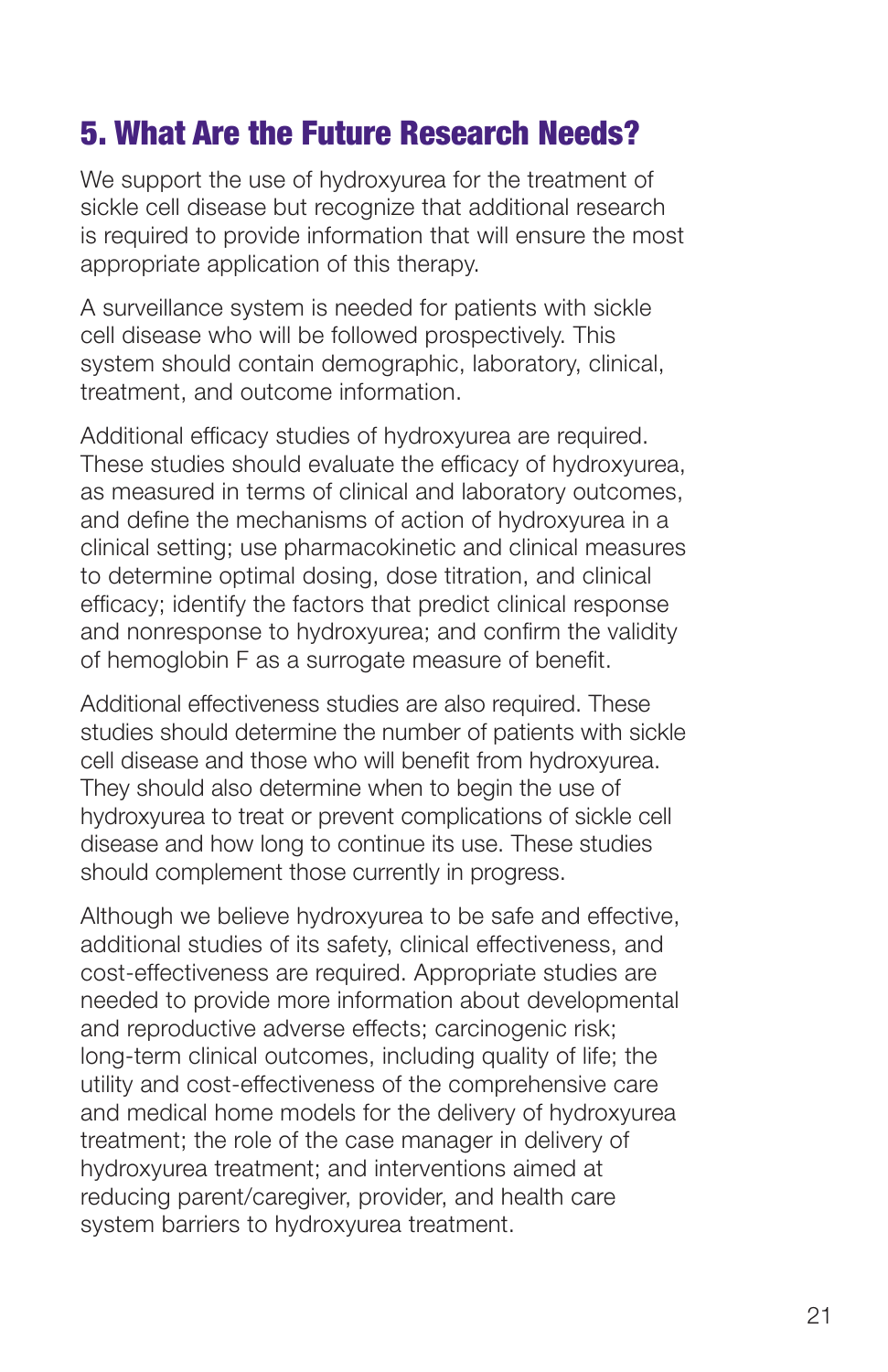# **Conclusions**

 patients with sickle cell disease. These patients lives and usually do not seek medical attention until attention of the health care system. Obtaining optimal The burden of suffering is tremendous among many experience disease-related pain on many days of their their symptoms are overwhelming. They often attempt to treat themselves and thus do not always come to the care for patients with sickle cell disease is challenging. Many patients are not in a coordinated program aimed at prevention of long-term complications and acute pain crises. They rely heavily on emergency and short-term care facilities for pain control.

 because the number of health professionals trained to Obtaining specialty care can be a substantial challenge treat the disease is limited and the number of professionals specializing in the treatment of this disease is decreasing. The likelihood that patients with sickle cell disease have a principal physician is low. Transitioning from pediatric care to adult care poses particular challenges. Many children rely on public insurance for their care. Gaps in coverage occur, leading to gaps in care.

 are ethnic minorities. For many, the limited resources No population-based registries exist that provide good estimates of the number of people with sickle cell disease. Surveys indicate that a large proportion of patients who have sickle cell disease are poor and from underserved communities. Most U.S. patients with sickle cell disease and lack of culturally competent care by experienced clinicians set the stage for suboptimal care.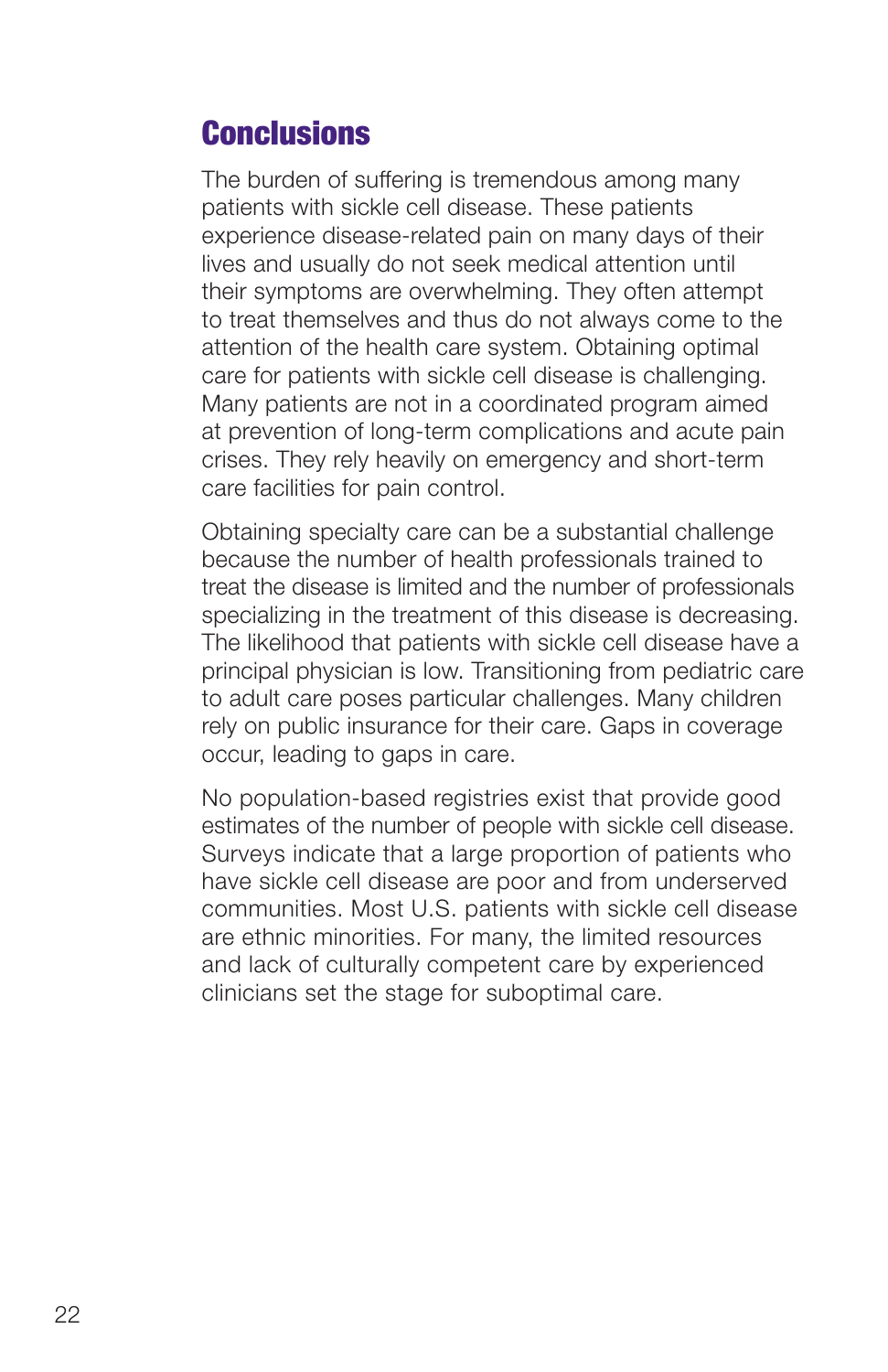Hydroxyurea is an important major advance in the treatment of sickle cell disease. Strong evidence supports the efficacy of hydroxyurea in adults to decrease severe painful episodes, hospitalizations, number of blood transfusions, and the acute chest syndrome. Although the evidence for efficacy of hydroxyurea treatment for children is not as strong, the emerging data are encouraging. The current data on the risks of both short- and long-term harms of hydroxyurea therapy are reassuring, and the risks of hydroxyurea use in adults are acceptable compared with the risks of untreated sickle cell disease.

 people receiving hydroxyurea. Furthermore, although cell disease seem to be extensive, little research exists It is difficult to draw conclusions about the effectiveness of hydroxyurea in everyday practice because we lack precise estimates of the number of people with sickle cell disease in the United States and the number of barriers to the use of hydroxyurea in persons with sickle on the barriers at the patient, parent/family/caregiver, provider, and system levels. More studies are required to address these issues.

 The best way to achieve optimal care for patients with The National Institutes of Health funds sickle cell research sickle cell disease, including preventive care, is for patients to be treated in clinics specializing in the care of this disease. All patients with sickle cell disease should have a principal health care provider, and that provider, if not a hematologist, should be in frequent consultation with one. centers, and several states currently support sickle cell specialty clinics. Increased funding for basic, clinical, and social research on this disease is critically needed. There is an urgent need for centers specializing in the treatment of sickle cell disease to organize and network together to improve patient access to quality care.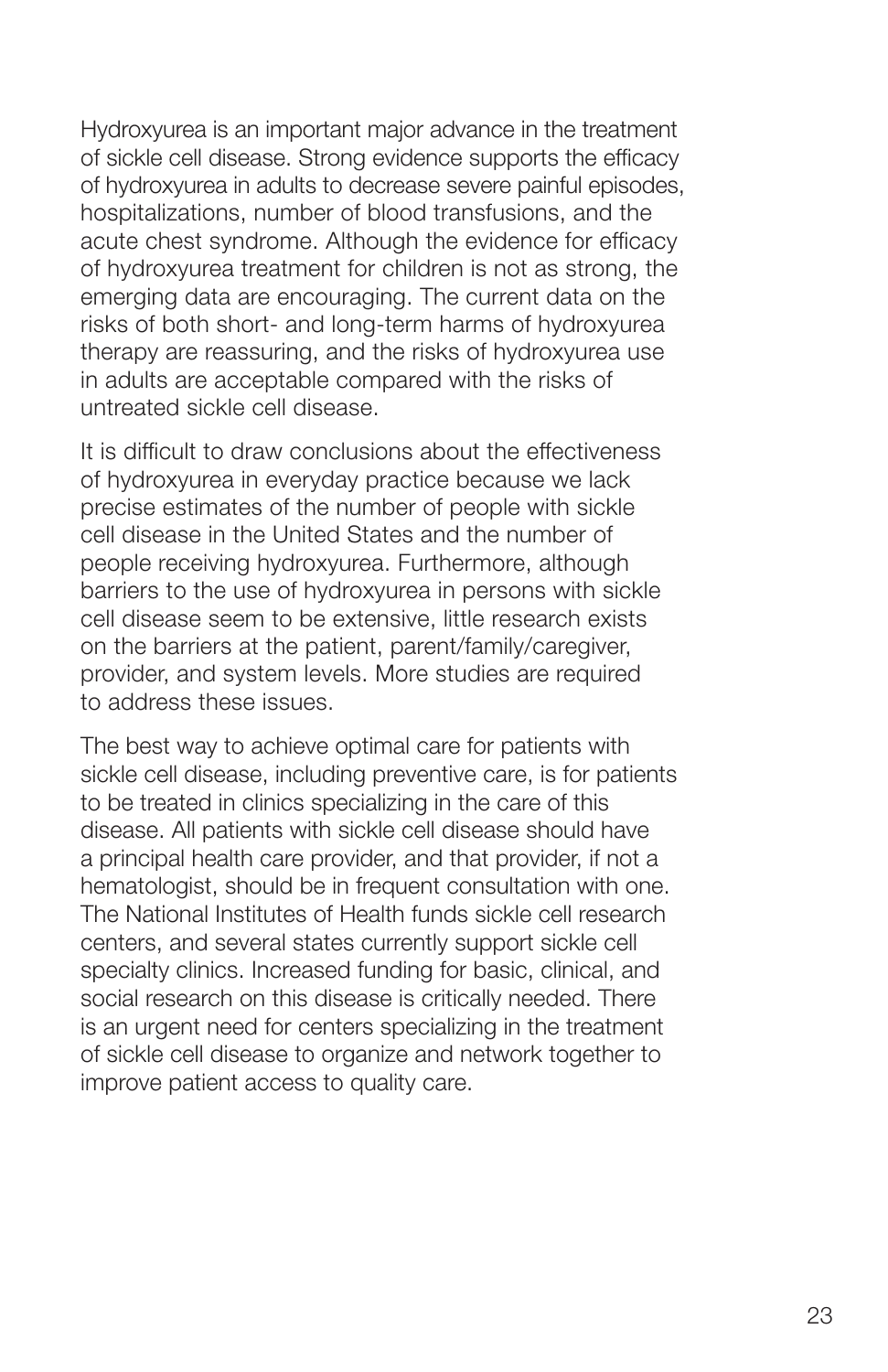# Consensus Panel

#### Otis W. Brawley, M.D.

 *Panel and Conference*  Georgia Sickle Cell *Chairperson*  **Comprehensive** Care Center Winship Cancer Institute Emory University *Chief Medical Officer*  American Cancer Society Atlanta, Georgia

### Llewellyn J. Cornelius, Ph.D., **LCSW**

 University of Maryland *Professor*  School of Social Work Baltimore, Maryland

#### Linda R. Edwards, M.D.

 University of Florida, *Division Chief*  College of Medicine **Jacksonville** Jacksonville, Florida

#### Vanessa Northington Gamble, M.D., Ph.D.

 *University Professor of*  The George Washington *Medical Humanities*  **University** Washington, DC

#### Bettye L. Green, R.N.

 African-American Women *President Emeritus*  in Touch South Bend, Indiana

#### Charles Inturrisi, Ph.D.

 Weill Medical College of *Professor of Pharmacology*  Cornell University New York, New York

#### Andra H. James, M.D., M.P.H.

 *Assistant Professor of Director*  Women's Hemostasis and Thrombosis Clinic *Obstetrics and Gynecology*  Duke University Medical Center Durham, North Carolina

#### Danielle Laraque, M.D.

*Debra and Leon Black Professor of Pediatrics Chief, Division of General Pediatrics*  Mount Sinai School of Medicine New York, New York

#### Magda Mendez, M.D.

 *Assistant Professor of*  Weill Medical College of Lincoln Medical and Mental *Clinical Pediatrics*  Cornell University New York, New York *Associate Program Director*  Health Center Bronx, New York

#### Carolyn J. Montoya, R.N., M.S.N., **CPNP**

 Nurse Practitioners and Pediatric Nurse Practitioner *President-Elect*  National Association of Pediatric College of Nursing *Coordinator, Family Nurse Practitioner Concentration*  Concentration College of Nursing University of New Mexico Albuquerque, New Mexico

#### Brad H. Pollock, M.P.H., Ph.D.

 Department of Epidemiology University of Texas Health Science *Professor and Chairman*  and Biostatistics School of Medicine Center at San Antonio San Antonio, Texas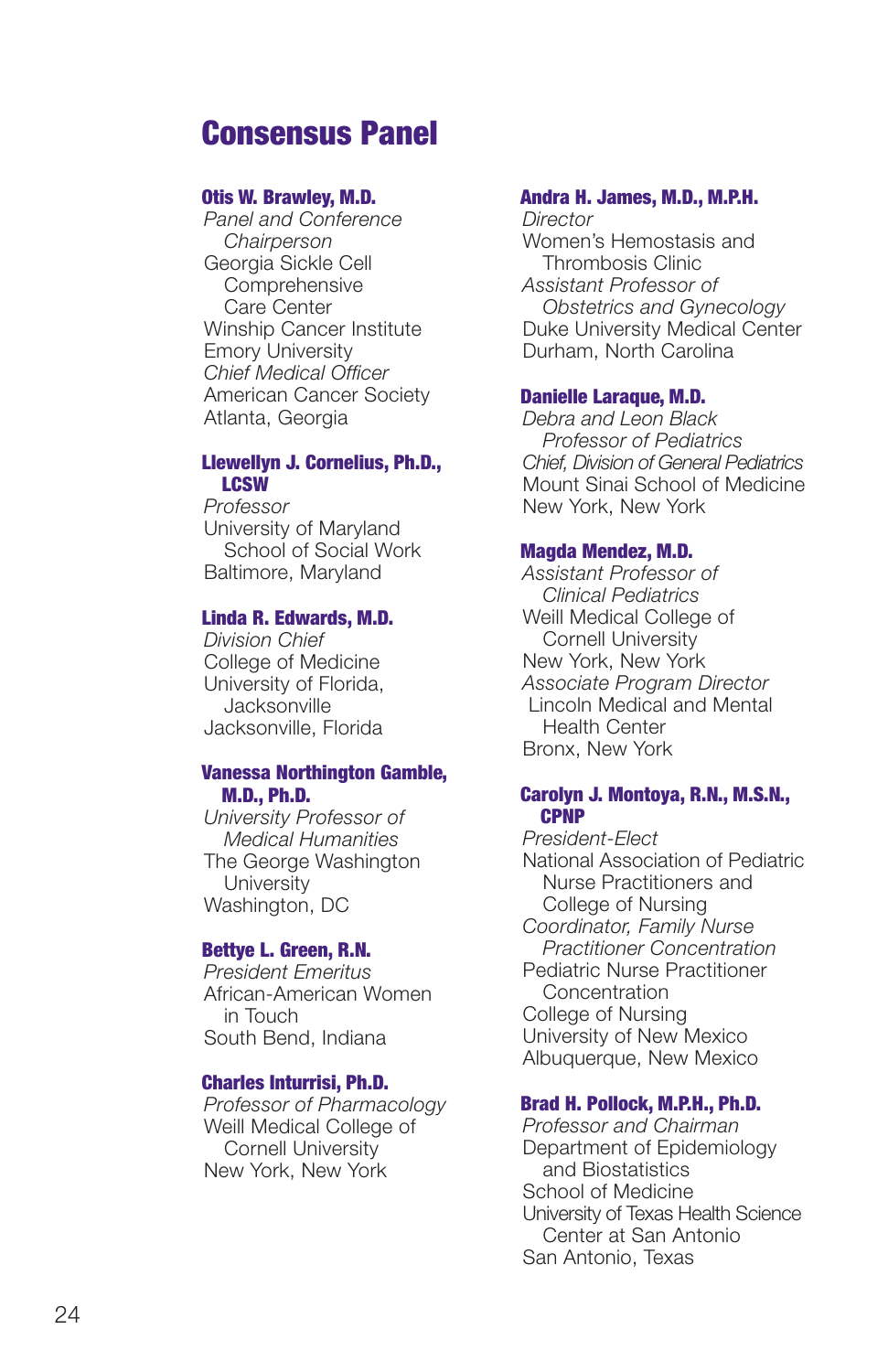## Lawrence Robinson, M.D., M.P.H.

*Deputy Health Commissioner*  Philadelphia Department of Public Health Philadelphia, Pennsylvania

## Aaron P. Scholnik, M.D.

*Upper Peninsula Hematology/ Oncology Associates*  Cancer Research Office Marquette General Health System Marquette, Michigan

## Melissa Schori, M.D., M.B.A.

*Senior Vice President*  Chief Medical Officer Princeton Healthcare System Princeton, New Jersey

# Speakers

## Kenneth I. Ataga, M.D.

 University of North Carolina *Assistant Professor of Medicine*  Division of Hematology/Oncology School of Medicine at Chapel Hill Chapel Hill, North Carolina

## Mary Catherine Beach, M.D., M.P.H.

 *Assistant Professor of Medicine and Health Policy*  Division of General Internal *and Management*  **Medicine** School of Medicine The Johns Hopkins University Baltimore, Maryland

## Melissa S. Creary, M.P.H.

 National Center on Birth Defects Centers for Disease Control *Associate Service Fellow*  Division of Blood Disorders and Developmental Disabilities and Prevention Atlanta, Georgia

## Michael R. DeBaun, M.D., M.P.H.

 *Professor of Pediatrics, Director, Sickle Cell Medical Treatment and Education*  Washington University School *Biostatistics, and Neurology Center*  of Medicine

St. Louis Children's Hospital

St. Louis, Missouri

## James R. Eckman, M.D.

 Georgia Sickle Cell *Director*  Comprehensive Care Center Winship Cancer Institute Emory University Atlanta, Georgia

# Bruce L. Evatt, M.D.

 Emory University School Division of Hereditary National Center on Birth Centers for Disease Control *Clinical Professor of Medicine*  of Medicine *Retired Former Director*  Blood Disorders Defects and Developmental **Disabilities** and Prevention Atlanta, Georgia

## Regina Hutchins-Pullins

Cincinnati, Ohio

## Cage S. Johnson, M.D.

 University of Southern University of Southern *Director*  California Comprehensive Sickle Cell Center *Professor of Medicine*  Keck School of Medicine **California** Los Angeles, California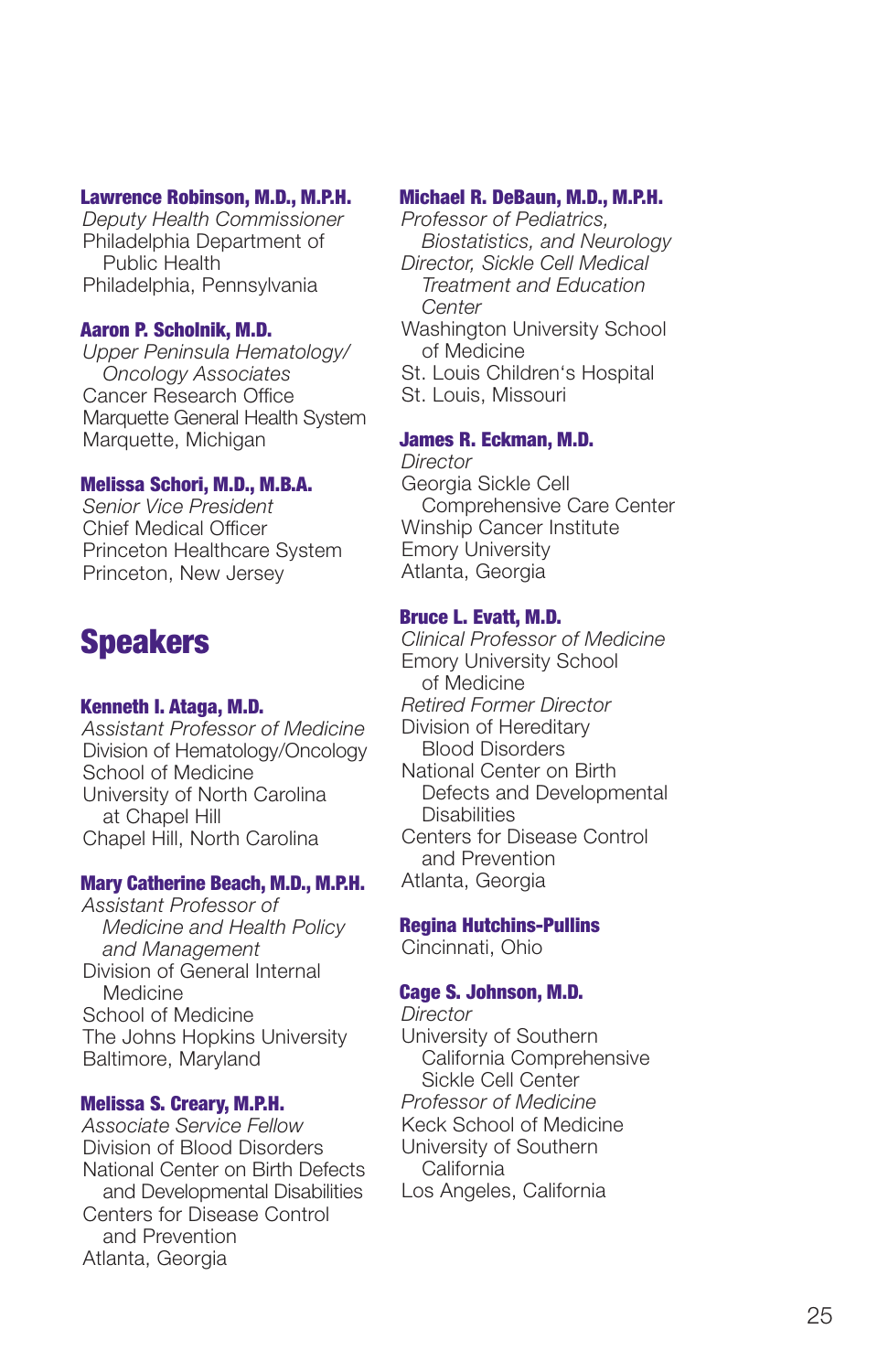#### Sophie Lanzkron, M.D.

 *Assistant Professor of Medicine Director, Sickle Cell Center*  Johns Hopkins School *and Oncology for Adults*  of Medicine The Johns Hopkins University Baltimore, Maryland

### Erica L. Liebelt, M.D.

 *Professor of Pediatrics and Director, Medical Toxicology*  University of Alabama Children's Hospital and *Emergency Medicine Services*  School of Medicine University Hospital Regional Poison Control Center Birmingham, Alabama

## Richard Lottenberg, M.D.

 University of Florida Adult Sickle Cell Disease *Director*  Clinical Program *Professor*  Division of Hematology/ Oncology Department of Medicine University of Florida Gainesville, Florida

#### Kwaku Ohene-Frempong, M.D.

 University of Pennsylvania The Children's Hospital *Professor of Pediatrics*  School of Medicine *Director, Comprehensive Sickle Cell Center*  of Philadelphia Philadelphia, Pennsylvania

#### Eugene P. Orringer, M.D.

 *Faculty Affairs and Faculty*  Deans Office, School of University of North Carolina *Professor of Medicine Executive Assistant Dean, Development*  Medicine at Chapel Hill Chapel Hill, North Carolina

#### Griffin P. Rodgers, M.D.

 National Institute of Diabetes and Digestive and Kidney *Director*  Diseases National Institutes of Health Bethesda, Maryland

#### Wally R. Smith, M.D.

 *Chairman, Division of Quality Professor of Medicine Health Care*  Department of Family Medicine Virginia Commonwealth **University** Richmond, Virginia

#### Martin H. Steinberg, M.D.

 Center of Excellence in Sickle Boston University School *Director*  Cell Disease *Professor of Medicine and Pediatrics*  of Medicine Boston, Massachusetts

## John J. Strouse, M.D.

 *Assistant Professor*  Division of Pediatric *of Pediatrics*  Hematology School of Medicine The Johns Hopkins University Baltimore, Maryland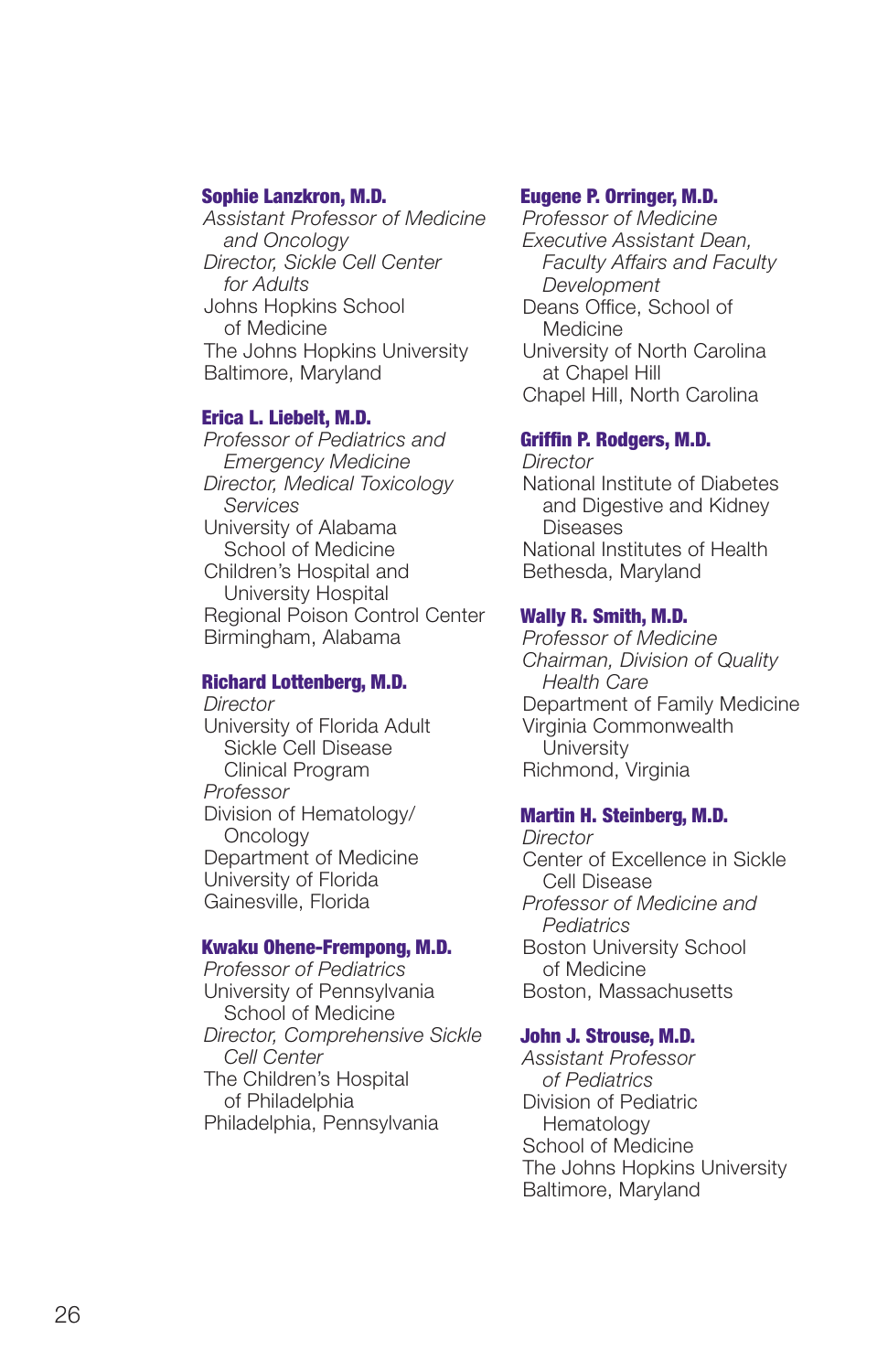# Planning Committee

## Trevor K. Thompson, M.A.

 *Chairman, Patient Advisory Board*  Diggs-Kraus Sickle Cell Center Memphis, Tennessee

#### Marsha J. Treadwell, Ph.D.

 Northern California Comprehensive Sickle Children's Hospital and *Director, Patient Services Core*  Cell Center Research Center, Oakland Oakland, California

### Russell E. Ware, M.D., Ph.D.

 St. Jude Children's Research *Chair*  Department of Hematology **Hospital** Memphis, Tennessee

### Richard Watkins

*Director of Technical Specialists*  Oracle Corporation Potomac, Maryland

### Thomas S. Webb, M.D., M.Sc.

 *Assistant Professor of Clinical Internal Medicine Sickle Cell Network Health Resources and Services Administration Sickle Cell and Pediatrics Principal Investigator, Cincinnati Disease Demonstration Program*  University of Cincinnati Cincinnati Children's Hospital Institute for the Study of Health Cincinnati, Ohio

#### Ellen M. Werner, Ph.D.

 Division of Blood Diseases *Health Science Administrator*  and Resources National Heart, Lung, and Blood Institute National Institutes of Health Bethesda, Maryland

#### Lisa Ahramjian, M.S.

 Office of Medical Applications *Communication Specialist*  of Research Office of the Director National Institutes of Health Bethesda, Maryland

## David Atkins, M.D., M.P.H.

 Center for Outcomes Agency for Healthcare *Chief Medical Officer*  and Evidence Research and Quality Rockville, Maryland

## Lennette J. Benjamin, M.D.

 Albert Einstein College Comprehensive Sickle *Professor of Medicine*  of Medicine *Clinical Director*  Cell Center Montefiore Medical Center Bronx, New York

## Otis W. Brawley, M.D.

 *Panel and Conference*  Grady Cancer Center *Chairperson Medical Director*  of Excellence Winship Cancer Institute Emory University Atlanta, Georgia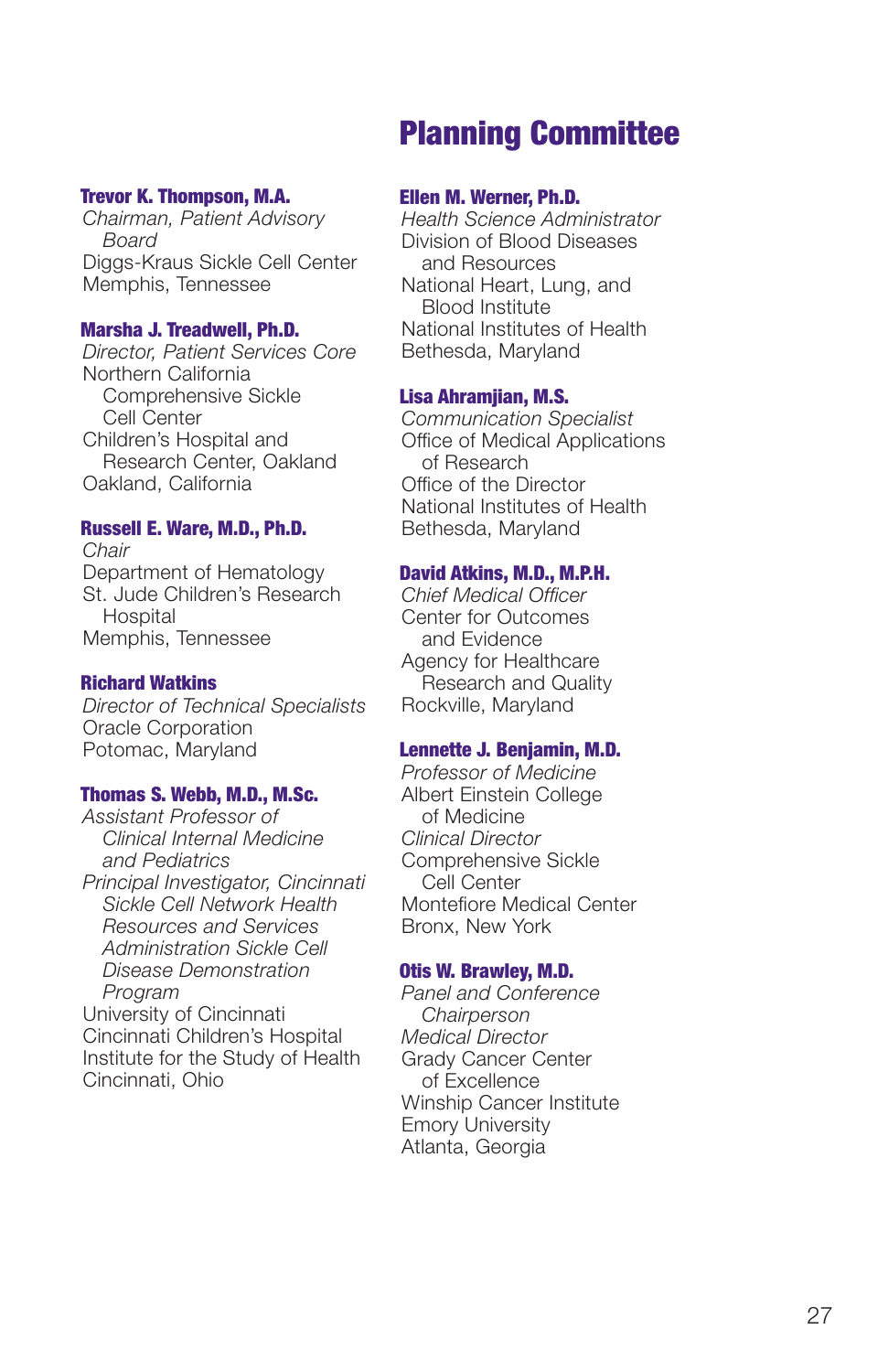#### Virginia Cain, Ph.D.

 National Center for Health Centers for Disease Control *Health Scientist*  **Statistics** and Prevention Hyattsville, Maryland

### Beth A. Collins Sharp, Ph.D., R.N.

 Evidence-based Practice Center for Outcomes Agency for Healthcare *Director*  Centers Program and Evidence Research and Quality Rockville, Maryland

### Jennifer Miller Croswell, M.D.

 *Senior Advisor for the*  Office of Medical Applications *Consensus Development Program*  of Research Office of the Director National Institutes of Health Bethesda, Maryland

## George Dover, M.D.

*Director*  Department of Pediatrics Johns Hopkins Medical Center Baltimore, Maryland

## Kathryn Hassell, M.D.

 University of Colorado Health *IPA Assignment*  National Heart, Lung, and Blood Institute Bethesda, Maryland Department of Medicine Division of Hematology Sciences Center Denver, Colorado

#### Cage Johnson, M.D.

 University of Southern *Director*  California Comprehensive Sickle Cell Center University of Southern California Los Angeles, California

#### Susan K. Jones, R.N.

 University of North Carolina Comprehensive Sickle University of North Carolina *Clinical Research Supervisor*  Cell Program General Clinical Research Center at Chapel Hill Chapel Hill, North Carolina

# Barnett S. Kramer, M.D., M.P.H.

 Office of Medical Applications *Director*  of Research Office of the Director National Institutes of Health Bethesda, Maryland

### Roshni Kulkarni, M.D.

 Division of Hereditary Blood Centers for Disease Control *Director*  **Disorders** National Center for Birth Defects and Developmental **Disabilities** and Prevention Atlanta, Georgia

## Richard Lottenberg, M.D.

 University of Florida Adult Sickle Cell Disease Clinical *Director*  Program *Professor*  Division of Hematology/ **Oncology** Department of Medicine University of Florida Gainesville, Florida

#### Harvey Luksenburg, M.D.

 Division of Blood Diseases *Medical Officer/Project Officer*  and Resources Blood Diseases Branch National Heart, Lung, and Blood Institute Bethesda, Maryland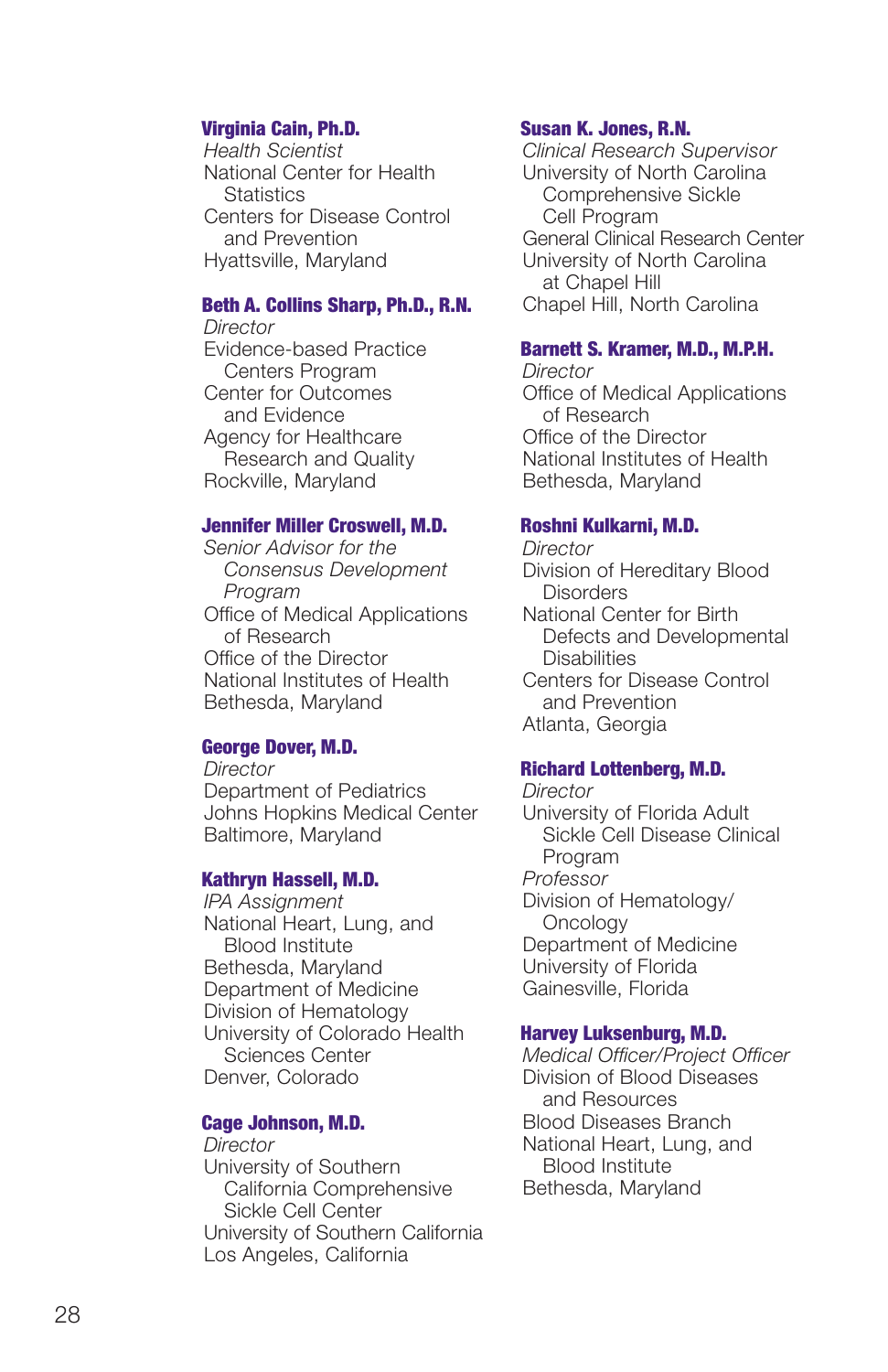### Marie Y. Mann, M.D., M.P.H.

 U.S. Department of Health and Health Resources and Services *Medical Officer*  Genetic Services Branch Maternal and Child Health **Bureau** Human Services Administration Rockville, Maryland

#### Kelli K. Marciel, M.A.

 Office of Medical Applications *Communications Director*  of Research Office of the Director National Institutes of Health Bethesda, Maryland

#### Ernestine (Tina) Murray, R.N., M.A.S.

 Evidence-based Practice Center for Outcomes and Agency for Healthcare *Captain*  U.S. Public Health Service Centers Program Evidence Research and Quality Rockville, Maryland

#### Kwaku Ohene-Frempong, M.D.

 Children's Hospital of *Professor of Pediatrics Director*  University of Pennsylvania Sickle Cell Center **Philadelphia** Philadelphia, Pennsylvania

#### Betty S. Pace, M.D.

 Department of Molecular Sickle Cell Disease *Professor*  and Cell Biology *Director*  Research Center University of Texas at Dallas Richardson, Texas

#### Kenneth Rivlin, M.D., Ph.D.

 Lincoln Medical and Mental Health Center Bronx, New York

#### Kathy Robie Suh, M.D., Ph.D.

 *Medical Team Leader for*  Division of Medical Imaging Office of Oncology Drug Center for Drug Evaluation U.S. Food and Drug *Hematology*  and Hematology Products **Products** and Research Administration Silver Spring, Maryland

### Susan Rossi, Ph.D., M.P.H.

 Office of Medical Applications *Deputy Director*  of Research Office of the Director National Institutes of Health Bethesda, Maryland

## Susan Shurin, M.D.

*Deputy Director*  National Heart, Lung, and Blood Institute National Institutes of Health Bethesda, Maryland

#### Claudia Steiner, M.D., M.P.H.

 Healthcare Cost and Center for Delivery, Agency for Healthcare *Senior Research Physician*  Utilization Project Organization, and Markets Research and Quality Rockville, Maryland

### Russell Ware, M.D., Ph.D.

 St. Jude Children's Research *Chair*  Department of Hematology **Hospital** Memphis, Tennessee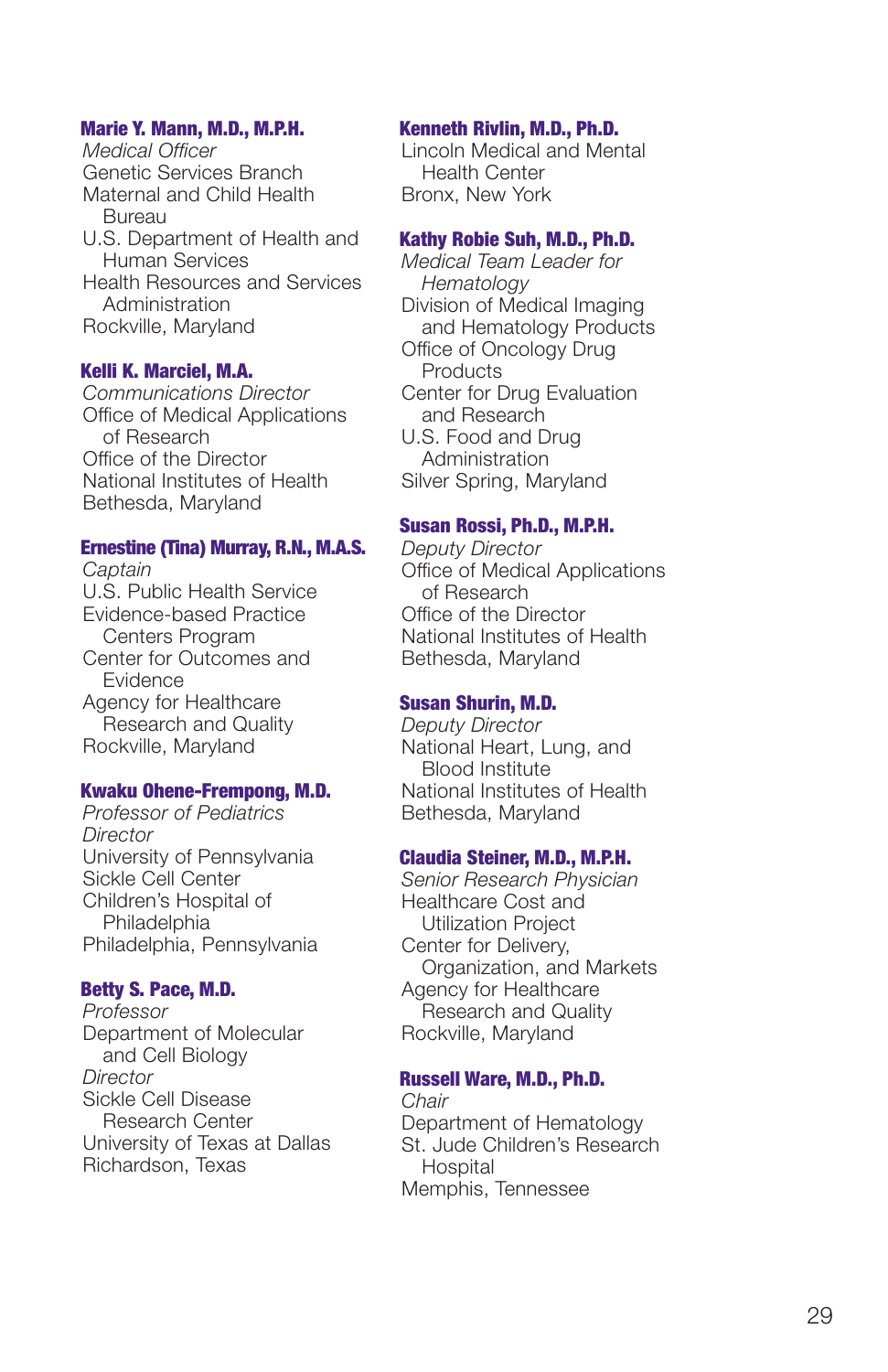# **Conference Sponsors**

### National Heart, Lung, and Blood Institute

Elizabeth G. Nabel, M.D. *Director* 

# Office of Medical Applications

of Research Barnett S. Kramer, M.D., M.P.H. *Director* 

# **Conference Cosponsors**

### National Human Genome Research Institute

Francis S. Collins, M.D., Ph.D. *Director* 

#### National Institute of Child Health and Human Development

Duane Alexander, M.D. *Director* 

# National Institute of Diabetes and

Digestive and Kidney Diseases Griffin P. Rodgers, M.D. *Director* 

### National Institute of Neurological Disorders and Stroke

Story C. Landis, Ph.D. *Director* 

## Office of Rare Diseases

Stephen C. Groft, Pharm.D. *Director* 

# **Conference Partners**

### Centers for Disease Control and Prevention

 Julie Louise Gerberding, M.D., M.P.H. *Director* 

## Health Resources and Services **Administration**

Elizabeth M. Duke, Ph.D. *Administrator*